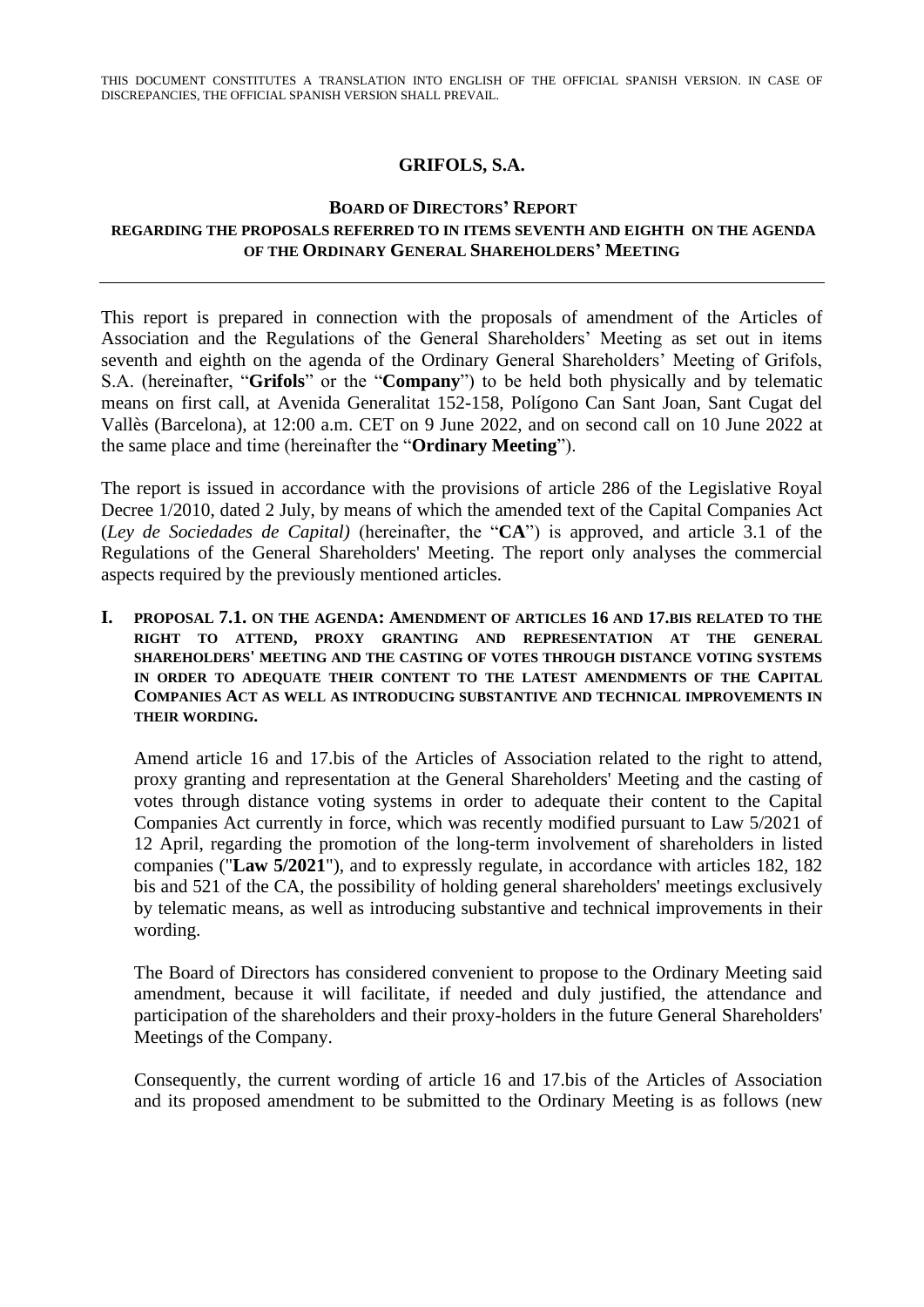wording appears underlined):

#### **Wording of the Articles of Association in force**

#### **Article 16.- Right to attend, proxy granting and representation at the General Shareholders' Meeting**

1. All Company shareholders shall be entitled to attend the general meeting as long as their shares appear registered under their name in the accounting registry at least five (5) days in advance from the date on which the meeting is to be held.

The Board of Directors may approve the possibility of attending the General Shareholders' Meeting by remote, simultaneous and bidirectional connection via telematic means that duly guarantees the identity of the shareholder or the proxyholder, as well as the correct exercise of its rights. Such possibility must be included in the notice of the calling of the General Shareholders' Meeting, specifying the deadlines, procedures and means under which the shareholders with right of attendance, and proxy-holders, may exercise their rights. The Board of Directors may also approve procedural rules regarding the attendance to the General Shareholders' Meeting by telematic means.

2. Notwithstanding the foregoing, all shareholders with right to attend the meeting, according to the provisions set forth herein, may do so by means of a proxy, even when such proxy is not a **Wording of the proposed amendment**

#### **Article 16.- Right to attend, proxy granting and representation at the General Shareholders' Meeting**

- 1 All Company shareholders shall be entitled to attend the general meeting as long as their shares appear registered under their name in the accounting registry at least five (5) days in advance from the date on which the meeting is to be held.
- 2 The General Shareholders' Meeting may be held in the following ways: in person only, in person with the possibility of attending by telematic means or exclusively by telematic means.

When the Board of Directors approves the holding of a physical meeting with the possibility of attendance by telematic means, the shareholders and the proxy-holders with the right to attend the General Shareholders' Meeting may attend The Board of Directors may approve the possibility of attending the General Shareholders' Meeting by remote, simultaneous and bidirectional connection via telematic means that duly guarantees the identity of the shareholder or the proxy-holder, as well as the correct exercise of its rights. Such possibility must be included in the notice of the calling of the General Shareholders' Meeting, specifying the deadlines, procedures and means under which the shareholders with right of attendance, and proxy-holders, may exercise their rights. The Board of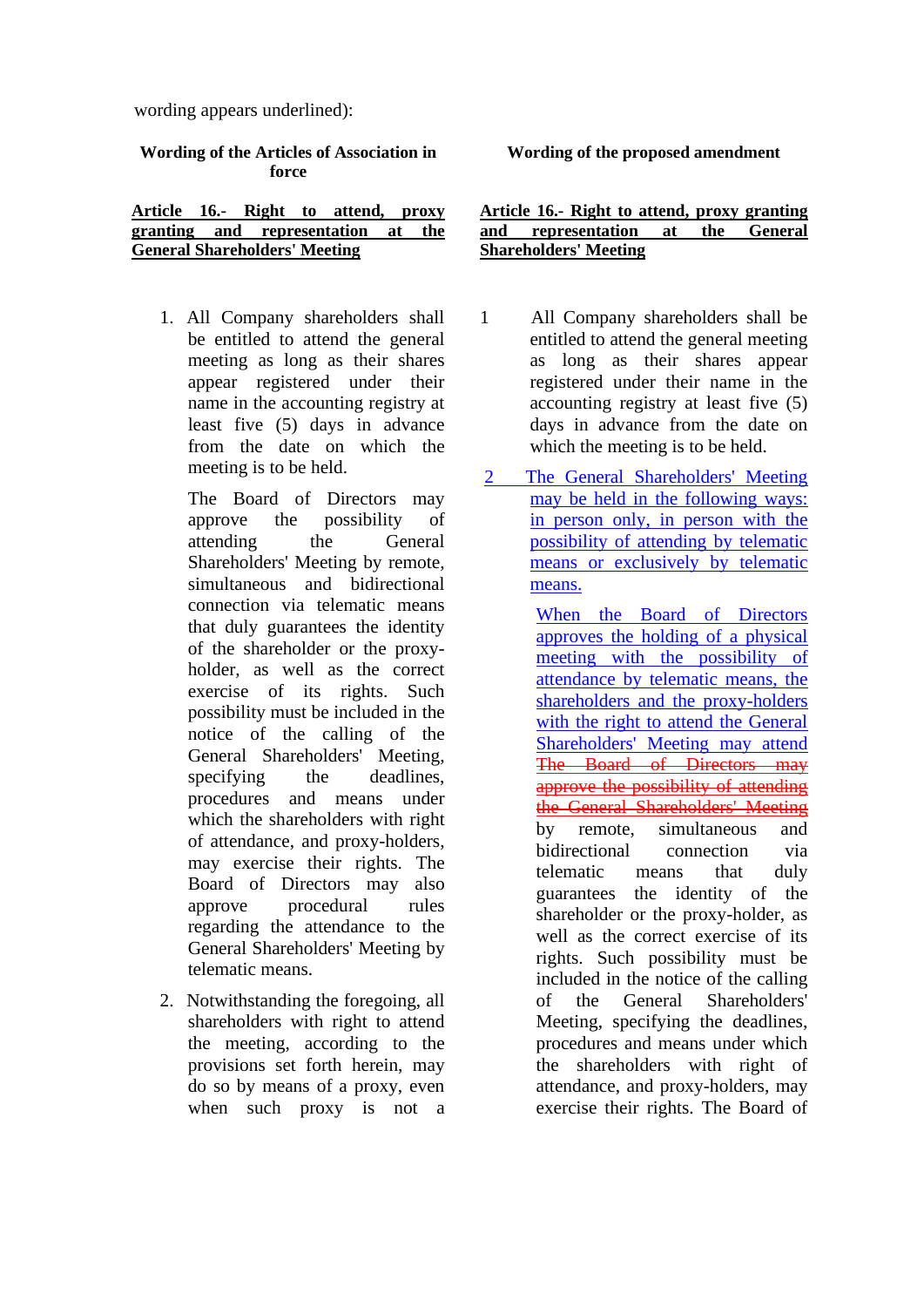shareholder.

Proxy representation must be granted on a special basis for each meeting, either in writing or by distance communication systems, as long as the identity of the represented shareholder, the proxy-holder and the contents of the proxy itself are duly guaranteed.

In the event the representation is granted to a legal entity, such entity shall appoint an individual as its proxy representative, as established by the Law.

Directors may also approve procedural rules regarding the attendance to the General Shareholders' Meeting by telematic means.

- 3 The General Shareholders' Meeting may be held exclusively by telematic means, and therefore, without the physical attendance of its shareholders, their proxy-holders and, if applicable, the members of the Board of Directors, when so permitted by the applicable regulations, in which case it shall be deemed to be held at the registered offices of the Company. Likewise, the Board of Directors shall establish in the call notice the procedure for the exercise by this means of the shareholders' rights, adapted, when appropriate, to the special circumstances deriving from its nature. In any case, the provisions established in the applicable regulations from time to time shall be observed.
- 4 Notwithstanding the foregoing, all shareholders with right to attend the meeting, according to the provisions set forth herein, may do so by means of a proxy, even when such proxy is not a shareholder.

Proxy representation must be granted on a special basis for each meeting, either in writing or by distance communication systems, as long as the identity of the represented shareholder, the proxy-holder and the contents of the proxy itself are duly guaranteed.

In the event the representation is granted to a legal entity, such entity shall appoint an individual as its proxy representative, as established by the Law.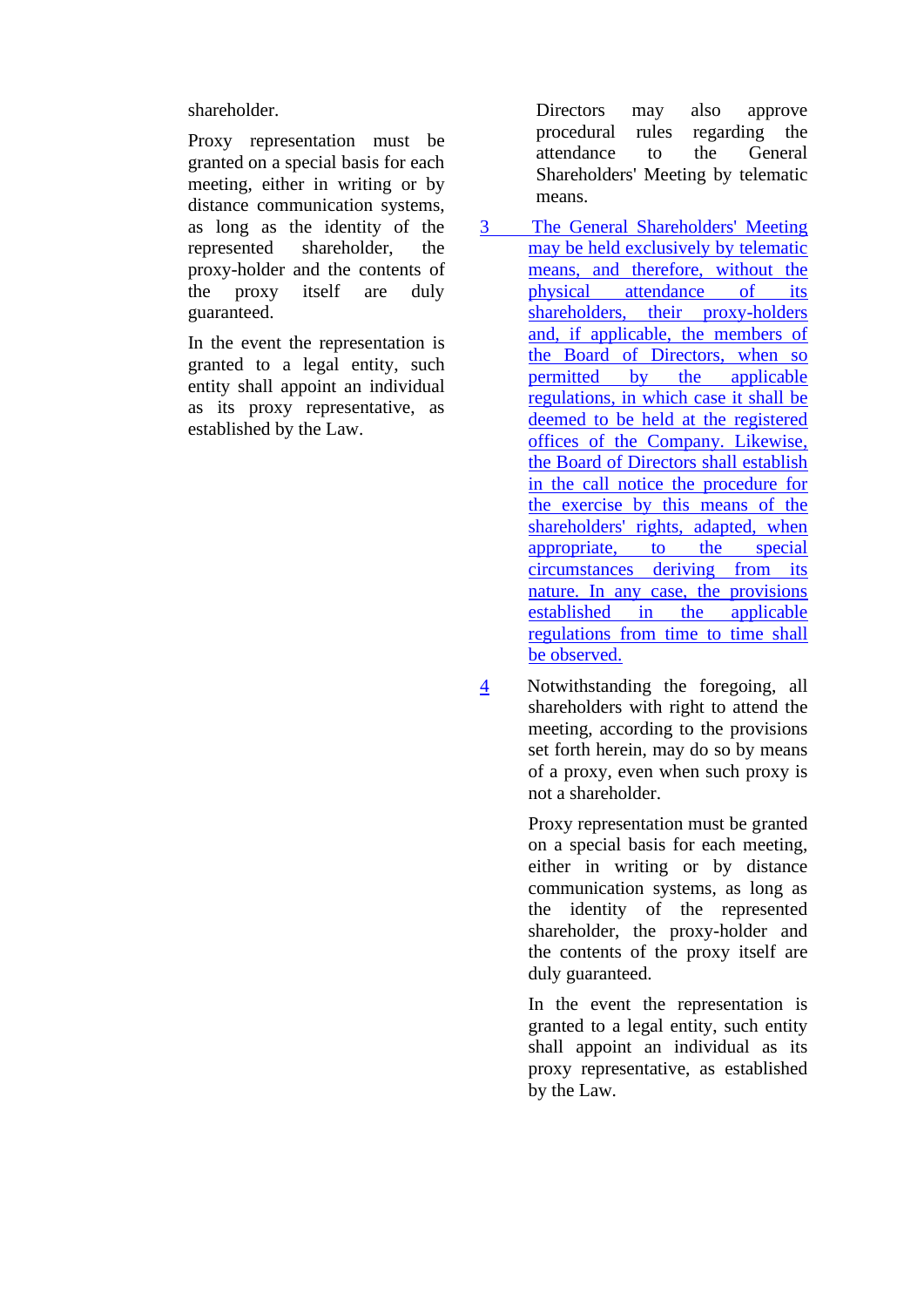# **Article 17.bis.- Casting of votes through distance voting systems.-**

- 1 All shareholders who have right to attend the Meeting may cast their vote regarding the proposals included in the agenda through the following systems of communication:
	- (a) By postal correspondence, through the sending of the attendance, proxy representation and distance vote card, duly signed and with indication of the sense of their vote; or
	- (b) By electronic correspondence or any other distance voting systems in accordance with the instructions contained on the corporate web page of the Company, provided that the safety of the electronic communications is duly guaranteed and the electronic document through which the voting right is exercised includes a recognized electronic signature, according to the provisions of the Electronic Signature Act (*Ley de Firma Electrónica*) or that, without fulfilling the requirements for the electronic signature, such electronic signature is deemed to be valid by the Board of Directors for having the adequate guarantees as to the authenticity and identification of the shareholder who is exercising his voting right.

# **Article 17.bis.- Casting of votes through distance voting systems.-**

- 1 All shareholders who have right to attend the Meeting may cast their vote regarding the proposals included in the agenda through the following systems of communication:
	- (a) By postal correspondence, through the sending of the attendance, proxy representation and distance vote card, duly signed and with indication of the sense of their vote; or
	- (b) By electronic correspondence or any other distance voting systems in accordance with the instructions contained on the corporate web page of the Company, provided that the safety of the electronic communications is duly guaranteed and the electronic document through which the voting right is exercised includes a recognized qualified electronic signature, according to the provisions of the Electronic Signature Act (*Ley de Firma Electrónica*) applicable regulation or that, without fulfilling the requirements for the qualified electronic signature, such electronic signature is deemed to be valid by the Board of Directors for having the adequate guarantees as to the authenticity and identification of the shareholder who is exercising his voting right.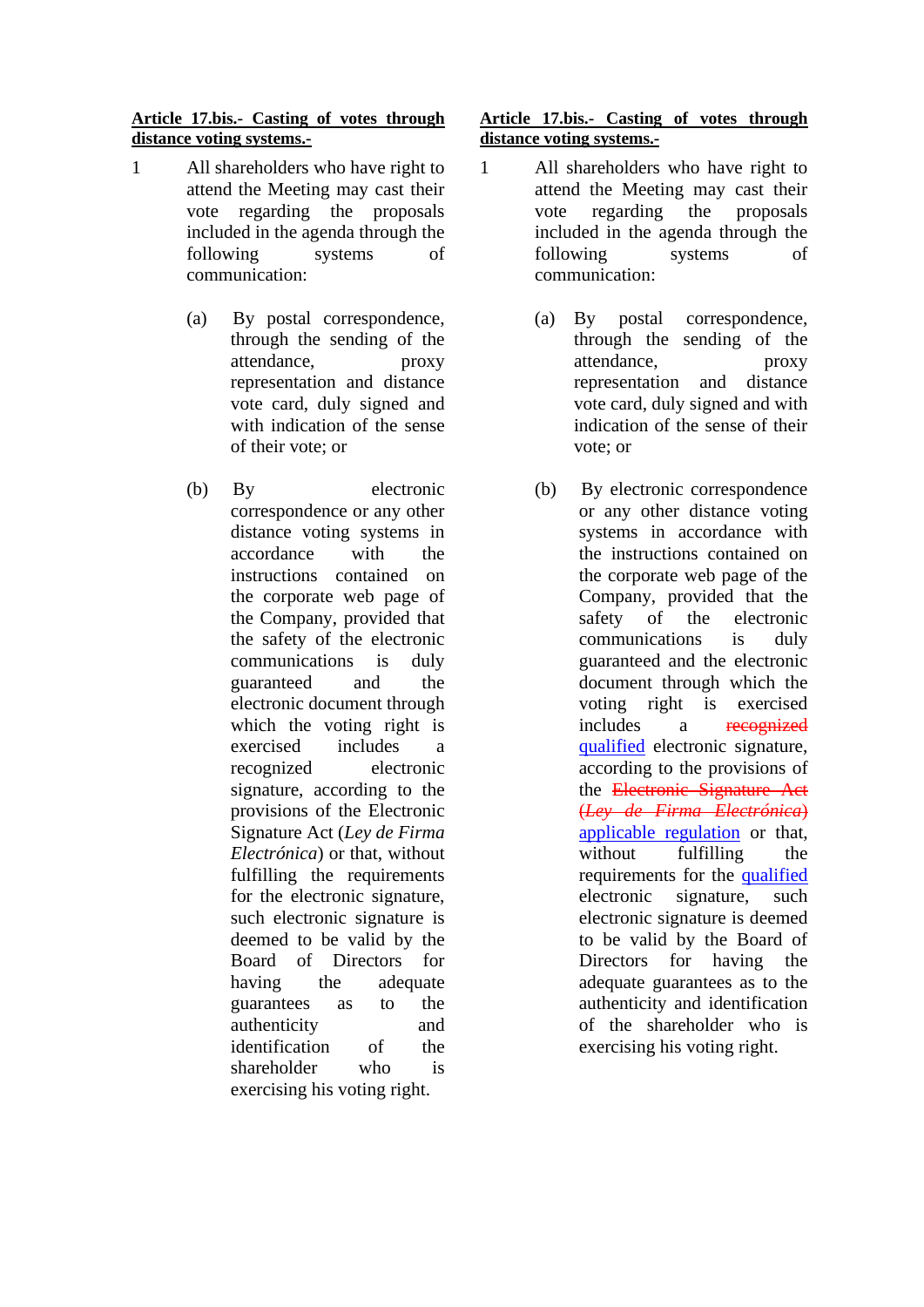Votes received through distance voting systems will not be valid if not received by the Company before midnight (24:00) on the day prior to the date that the General Shareholders' Meeting is scheduled at its first call or second call, whichever is applicable.

- 2 The notice of the General Shareholders' Meeting shall state the deadlines, means and procedures for casting the vote through distance voting systems.
- 2 The shareholders who cast their vote through distance voting systems pursuant to this article shall be deemed as present to the effects of convening the meeting. In consequence, the delegations issued previously shall be deemed revoked and those conferred afterwards shall be deemed as not effected.
- 3 Notwithstanding the foregoing, a vote casted by distance voting systems shall be rendered void by the personal attendance of the shareholder casting the vote to the Meeting.

Votes received through distance voting systems will not be valid if not received by the Company before midnight (24:00) on the day prior to the date that the General Shareholders' Meeting is scheduled at its first call or second call, whichever is applicable.

- 2 In the event that the General Shareholders' Meeting is held exclusively by telematic means, the shareholders may also delegate or vote in advance on the proposals on items included in the agenda by any of the means set forth in the preceding paragraph.
- 3 The notice of the General Shareholders' Meeting shall state the deadlines, means and procedures for casting the vote through distance voting systems.
- 4 The shareholders who cast their vote through distance voting systems pursuant to this article shall be deemed as present to the effects of convening the meeting. In consequence, the delegations issued previously shall be deemed revoked and those conferred afterwards shall be deemed as not effected.
- 5 Notwithstanding the foregoing, a vote casted by distance voting systems shall be rendered void by the personal attendance of the shareholder casting the vote to the Meeting.
- **II. PROPOSAL 7.2. ON THE AGENDA: AMENDMENT OF ARTICLE 20.BIS RELATED TO THE REMUNERATION OF THE BOARD OF DIRECTORS IN ORDER TO ADEQUATE ITS CONTENT TO THE LATEST AMENDMENTS OF THE CAPITAL COMPANIES ACT AS WELL AS INTRODUCING SUBSTANTIVE AND TECHNICAL IMPROVEMENTS IN ITS WORDING.**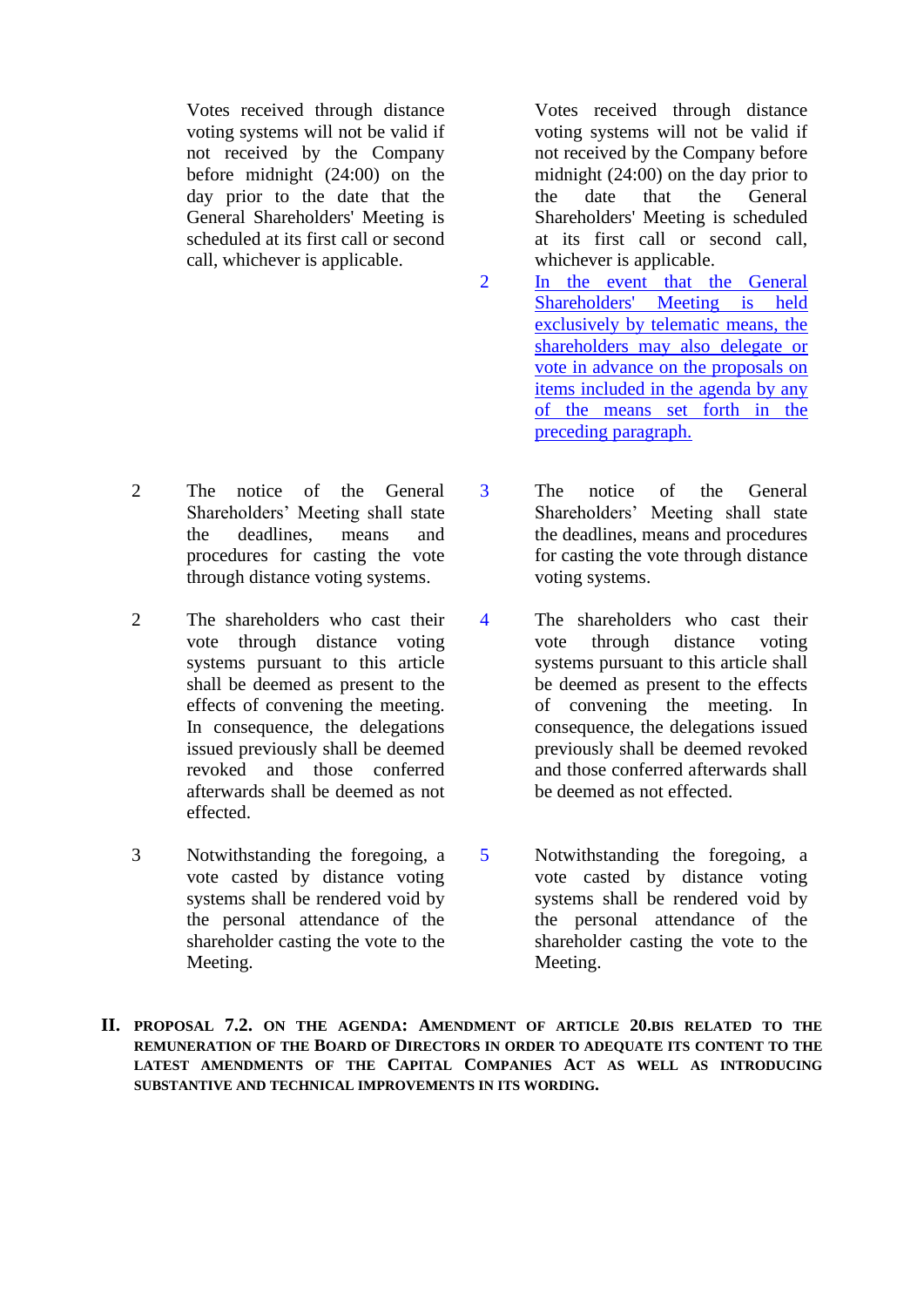Amend article 20.bis of the Articles of Association related to the remuneration of the Board of Directors in order to adequate its content to the Capital Companies Act currently in force, which was recently modified pursuant to Law  $5/2021$ , and to expressly regulate, in accordance with articles 529 *septdecies*, 529 *octodecies* and 529 *novodecies* of the CA, the remuneration system applied to the directors in their capacity as such and to the directors with executive duties, as well as introducing substantive and technical improvements in its wording.

The Board of Directors has considered convenient to propose to the Ordinary Meeting said amendment to comply with the requirements established by the CA.

Consequently, the current wording of article 20.bis of the Articles of Association and its proposed amendment to be submitted to the Ordinary Meeting is as follows (new wording appears underlined):

#### **Wording of the Articles of Association in force**

#### **Article 20.bis.- Remuneration of the Board of Directors**

The position of director shall be remunerated. The directors' remuneration shall be a fixed amount. For such purpose, and at least every three years and valid for the three fiscal years following the year it is approved, the General Shareholders' Meeting shall approve the remuneration of directors' policy, which shall necessarily determine the maximum amount of the annual remuneration to be paid to all the directors. In addition, the Board of Directors shall distribute said remuneration among its members, by means of a board resolution, taking into account the duties and responsibilities of each director, the membership to board committees and other relevant objective circumstances.

### **Wording of the proposed amendment**

#### **Article 20.bis.- Remuneration of the Board of Directors**

- 1 The position of director shall be remunerated.
- $\frac{2}{2}$  The directors' remuneration in their capacity as such shall be a fixed amount, which must comply with the remuneration system set forth in these Articles of Association and the directors' remuneration policy. Such policy For such purpose, and at least every three years and valid for the three fiscal years following the year it is approved, the General Shareholders' Meeting shall approve the remuneration of directors' policy, which shall will necessarily determine the maximum amount of the annual remuneration to be paid to all the directors in their capacity as such and the criteria for its distribution taking into account the duties and responsibilities of each director, and the Board of Directors, prior report of the Appointments and Remuneration Committee, shall be responsible for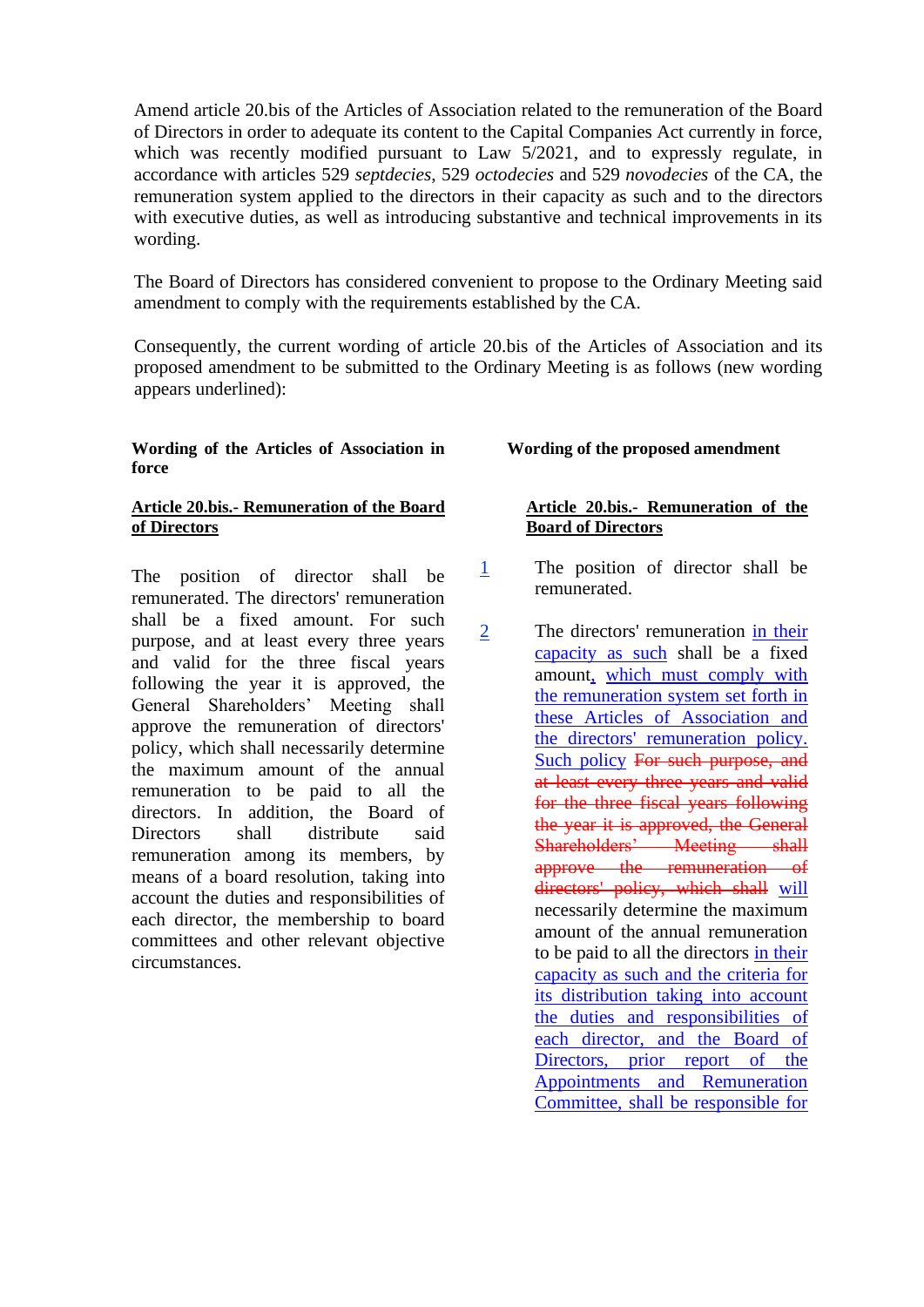setting the individual remuneration of each director in its capacity as such within the statutory framework and the directors' remuneration policy. In addition, the Board of Directors shall distribute said remuneration among its members, by means of a board resolution, taking into account the duties and responsibilities of each director, the membership to board committees and other relevant objective circumstances.

3 The remuneration of directors for the performance of executive duties may consist of (i) a fixed remuneration, (ii) a variable remuneration amount based on financial and non-financial metrics, and (iii) if applicable, compensations in certain cases of termination or dismissal, and which must comply with these Articles of Association and, in any case, with the directors' remuneration policy, as well as with the agreements approved in accordance with the provisions of the Capital Companies Act. The directors' remuneration policy will necessarily determine the amount of the fixed annual remuneration to be paid to the directors for the performance of executive duties. The Board of Directors, prior report from the Appointments and Remuneration Committee, shall be responsible for setting the individual remuneration of each director for the performance of the executive duties attributed to him/her within the framework of the Articles of Association of the Company, the directors' remuneration policy and in accordance with the provisions of his/her agreement.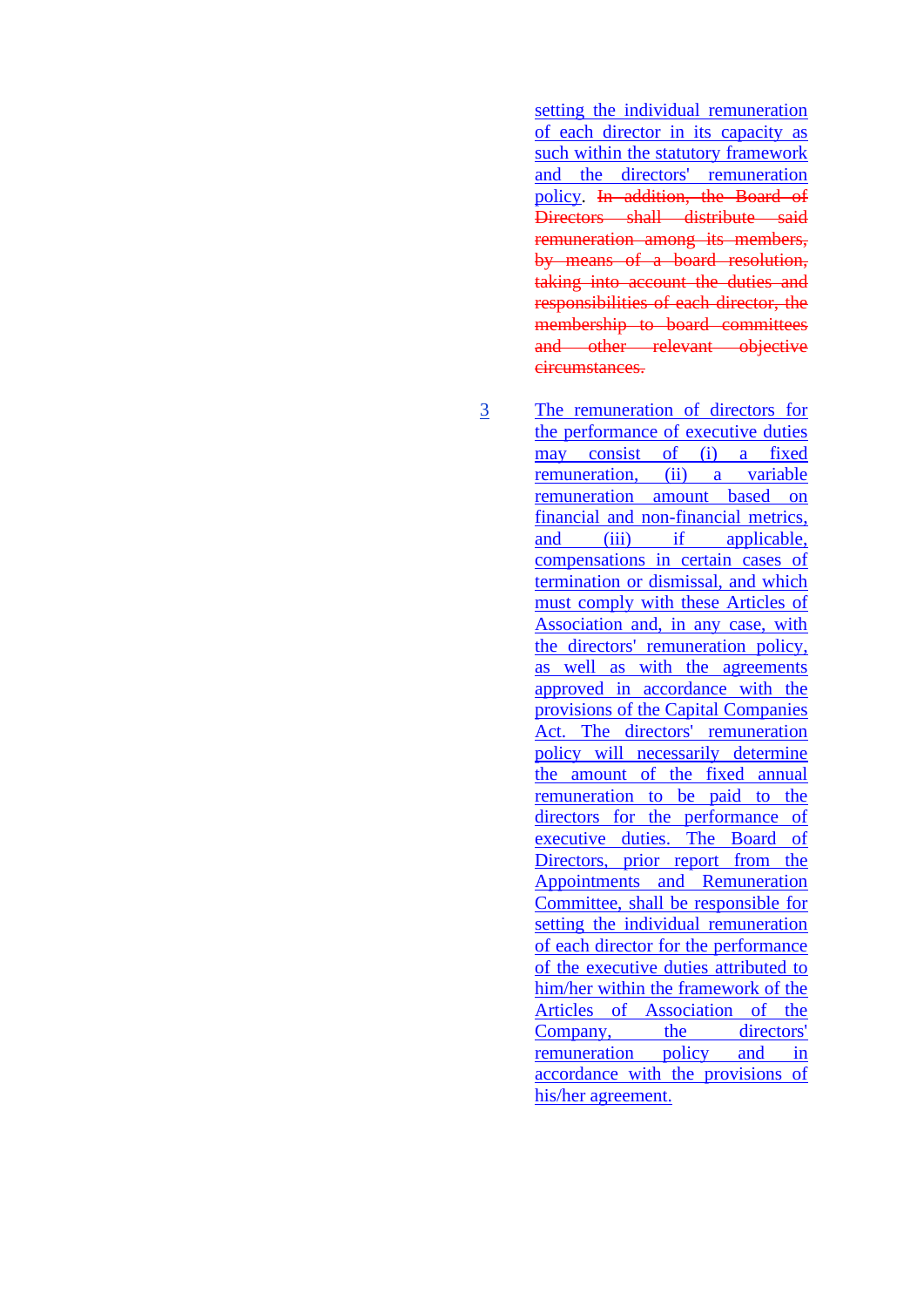Notwithstanding the foregoing, the directors will have the right to be refunded on the expenses incurred upon while holding their office, and to receive remuneration for performing their executive duties specified in the contracts approved in accordance with the Capital Company's Act, as long as it adjusts to the directors remuneration policy approved by the General Shareholders' Meeting pursuant to the Company's Corporate Governance System and any applicable legal provision.

4 Notwithstanding the foregoing, the directors will have the right to be refunded on the expenses incurred upon while holding their office. and to receive remuneration for performing their executive duties specified in the contracts approved in accordance with the Capital Company's Act, as long as it adjusts to the directors remuneration policy approved by the General Shareholders' Meeting pursuant to the Company's Corporate Governance System and any applicable legal provision.

5 The directors' remuneration policy must be approved by the General Shareholders' Meeting as a separate item on the agenda, to be applied for a maximum period of three fiscal years. However, proposals for new directors' remuneration policies must be submitted to the General Shareholders' Meeting prior to the end of the last fiscal year of application of the previous policy, and the General Shareholders' Meeting may determine that the new policy shall apply from the date of approval and for the following three fiscal years.

6 The Board of Directors, following a report from the Appointments and Remuneration Committee, may apply temporary exceptions to the directors' remuneration policy, provided that such exceptions are necessary to serve the long-term interests and sustainability of the Company as a whole or to ensure its viability. In this case, the policy shall set out the procedure to be used and the conditions and components under which such exceptions may be used.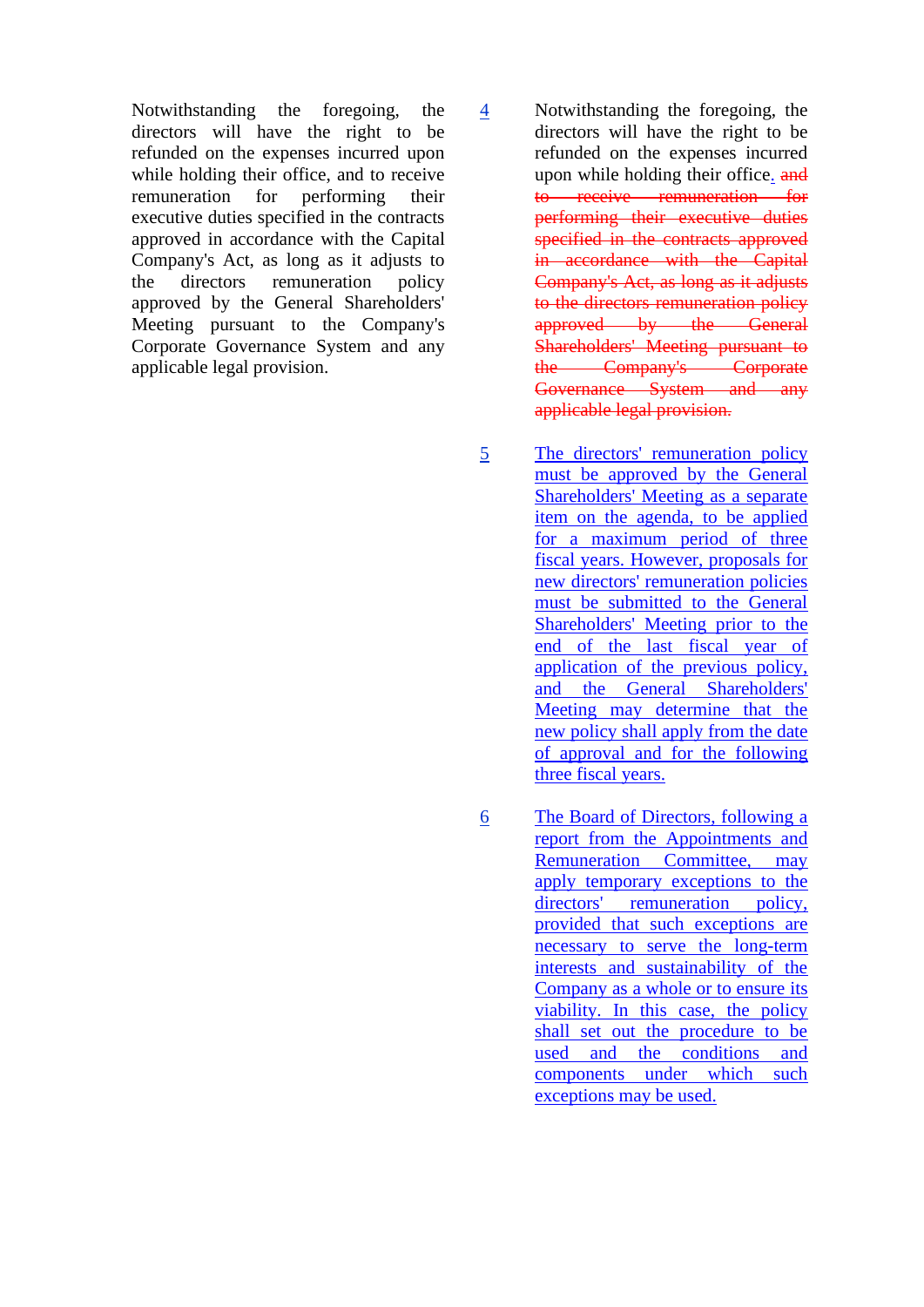#### **III. PROPOSAL 7.3. ON THE AGENDA: AMENDMENT OF ARTICLE 24.TER RELATED TO THE AUDIT COMMITTEE TO ADEQUATE ITS CONTENT TO THE LATEST AMENDMENTS OF THE CAPITAL COMPANIES ACT AS WELL AS INTRODUCING SUBSTANTIVE AND TECHNICAL IMPROVEMENTS IN ITS WORDING.**

Amend article 24.ter of the Articles of Association related to the Audit Committee in order to adequate its content to the Capital Companies Act currently in force, which was recently modified pursuant to Law 5/2021, and to expressly regulate, in accordance with article 529 *quaterdecies* of the CA, the functions of the Committee with respect to the related-party transactions as well as introducing substantive and technical improvements in its wording.

The Board of Directors has considered convenient to propose to the Ordinary Meeting said amendment to comply with the requirements established by the CA.

Consequently, the current wording of article 24.ter of the Articles of Association and its proposed amendment to be submitted to the Ordinary Meeting is as follows (new wording appears underlined):

#### **Wording of the Articles of Association in force**

- 1. The Audit Committee shall be composed of a minimum of three (3) directors and a maximum of five (5), to be appointed by the Board of Directors taking into account their knowledge, competence and experience in accounting, audit and risk management and Committee duties. As a group, the members of the Committee shall have the pertinent technical knowledge in relation to the sector of activity of the Company. The Audit Committee shall be exclusively composed by non-executive directors of which at least the majority must be independent directors.
- 2. The Chairperson of the Committee, whose position shall be held by an independent director, will be appointed by the Board of Directors. The

# **Wording of the proposed amendment**

### **Article 24.ter.- Audit Committee.- Article 24.ter.- Audit Committee.-**

- 1. The Audit Committee shall be composed of a minimum of three (3) directors and a maximum of five (5), to be appointed by the Board of Directors taking into account their knowledge, competence and experience in accounting, audit and risk management and Committee duties. As a group, the members of the Committee shall have the pertinent technical knowledge in relation to the sector of activity of the Company. The Audit Committee shall be exclusively composed by non-executive directors of which at least the majority must be independent directors.
- 2. The Chairperson of the Committee, whose position shall be held by an independent director, will be appointed by the Board of Directors. The Chairperson shall be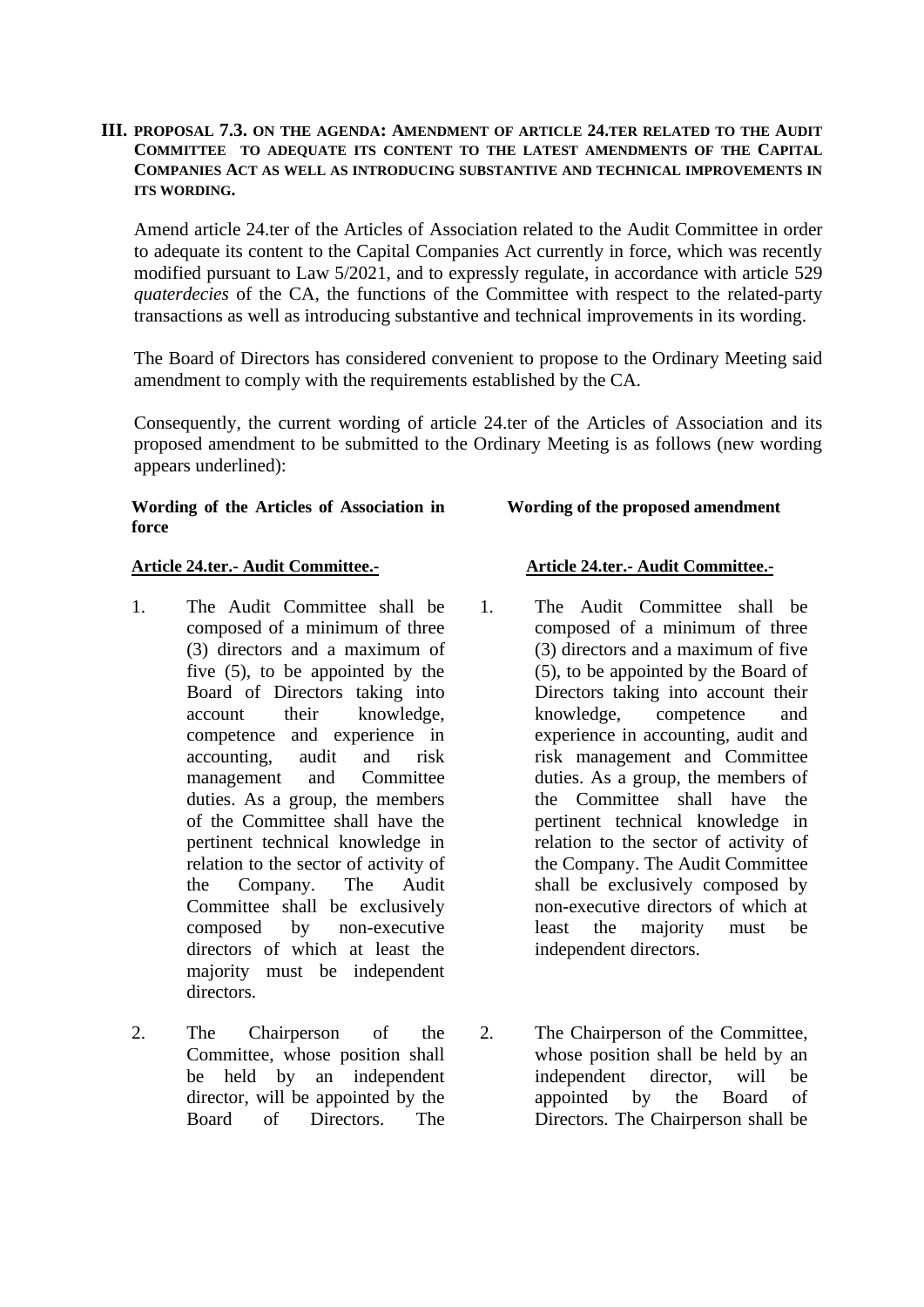Chairperson shall be replaced every four (4) years, being eligible for re-election only after one (1) year has elapsed since his dismissal. The Board of Directors will appoint the Secretary of the Audit Committee, who may be (a) one of the members of the Audit Committee (being, in such case, Secretary member of the Audit Committee), (b) any other member of the Board of Directors of the Company who is not a member of the Audit Committee (being, in such case, Secretary non member of the Audit Committee), or (c) the Secretary or a Vice secretary of the Board of Directors of the Company (being, in such case, Secretary non member of the Audit Committee). The Secretary shall record in the minutes the resolutions passed at each Meeting of the Committee and report to the full Board of Directors through its Chairperson. The Audit Committee shall be deemed validly held when it is attended by half plus one of its members, either present or represented by proxy. Resolutions shall be passed by absolute majority of the members of the Board present at the meeting. In the event of a tie, the Chairperson shall have the casting vote.

- 3. Notwithstanding the provisions of the Law, of these Articles of Association or other commitments assigned to it by the Board of Directors, the Audit Committee shall have the following basic responsibilities:
	- (a) To inform the General Shareholders' Meeting of any issues raised on matters for

replaced every four (4) years, being eligible for re-election only after one (1) year has elapsed since his dismissal. The Board of Directors will appoint the Secretary of the Audit Committee, who may be (a) one of the members of the Audit Committee (being, in such case, Secretary member of the Audit Committee), (b) any other member of the Board of Directors of the Company who is not a member of the Audit Committee (being, in such case, Secretary non member of the Audit Committee), or (c) the Secretary or a Vice secretary of the Board of Directors of the Company (being, in such case, Secretary non member of the Audit Committee). The Secretary shall record in the minutes the resolutions passed at each Meeting of the Committee and report to the full Board of Directors through its Chairperson. The Audit Committee shall be deemed validly held when it is attended by half plus one of its members, either present or represented by proxy. Resolutions shall be passed by absolute majority of the members of the Board present at the meeting. In the event of a tie, the Chairperson shall have the casting vote.

- 3. Notwithstanding the provisions of the Law, of these Articles of Association or other commitments assigned to it by the Board of Directors, the Audit Committee shall have the following basic responsibilities:
	- (a) To inform the General Shareholders' Meeting of any issues raised on matters for which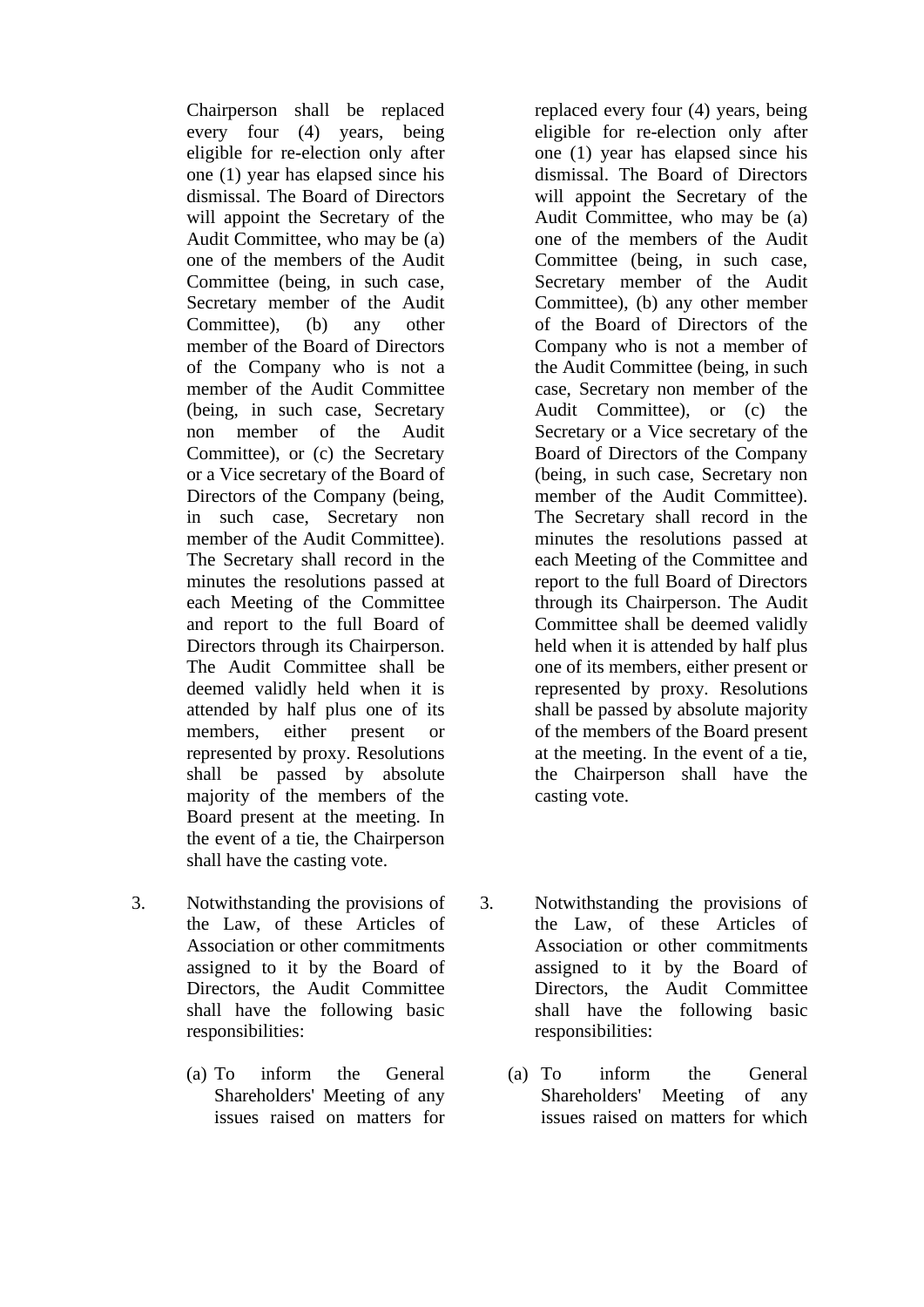which the Committee is responsible and particularly with respect to the results of the audit of the annual accounts, explaining how it has contributed to the integrity of the financial information, and the role that the Committee has played in such process;

- (b) To supervise the efficiency of the Company's internal control, internal audit and risk management systems, as well as discussing, with the auditor, any major flaws in the control system identified during the audit process without jeopardizing its independence. To such effects, the Committee may, if applicable, submit recommendations or proposals to the Board of Directors and the corresponding period of time for their monitoring;
- (c) To monitor the preparation and presentation process of the perceptive financial information and present recommendations or proposals to the Board of Directors directed to safeguarding its integrity;
- (d) To submit to the Board of Directors any proposals regarding the selection, appointment, reelection and substitution of the auditor, being responsible for the selection process in conformity with the applicable regulations, including the terms of his contract and requests for information on

the Committee is responsible and particularly with respect to the results of the audit of the annual accounts, explaining how it has contributed to the integrity of the financial information, and the role that the Committee has played in such process;

- (b) To supervise the efficiency of the Company's internal control, internal audit and risk management systems, as well as discussing, with the auditor, any major flaws in the control system identified during the audit process without jeopardizing its independence. To such effects, the Committee may, if applicable, submit recommendations or proposals to the Board of Directors and the corresponding period of time for their monitoring;
- (c) To monitor the preparation and presentation process of the perceptive financial information and present recommendations or proposals to the Board of Directors directed to safeguarding its integrity;
- (d) To submit to the Board of Directors any proposals regarding the selection, appointment, reelection and substitution of the auditor, being responsible for the selection process in conformity with the applicable regulations, including the terms of his contract and requests for information on the audit strategy and execution, in addition to performing his duties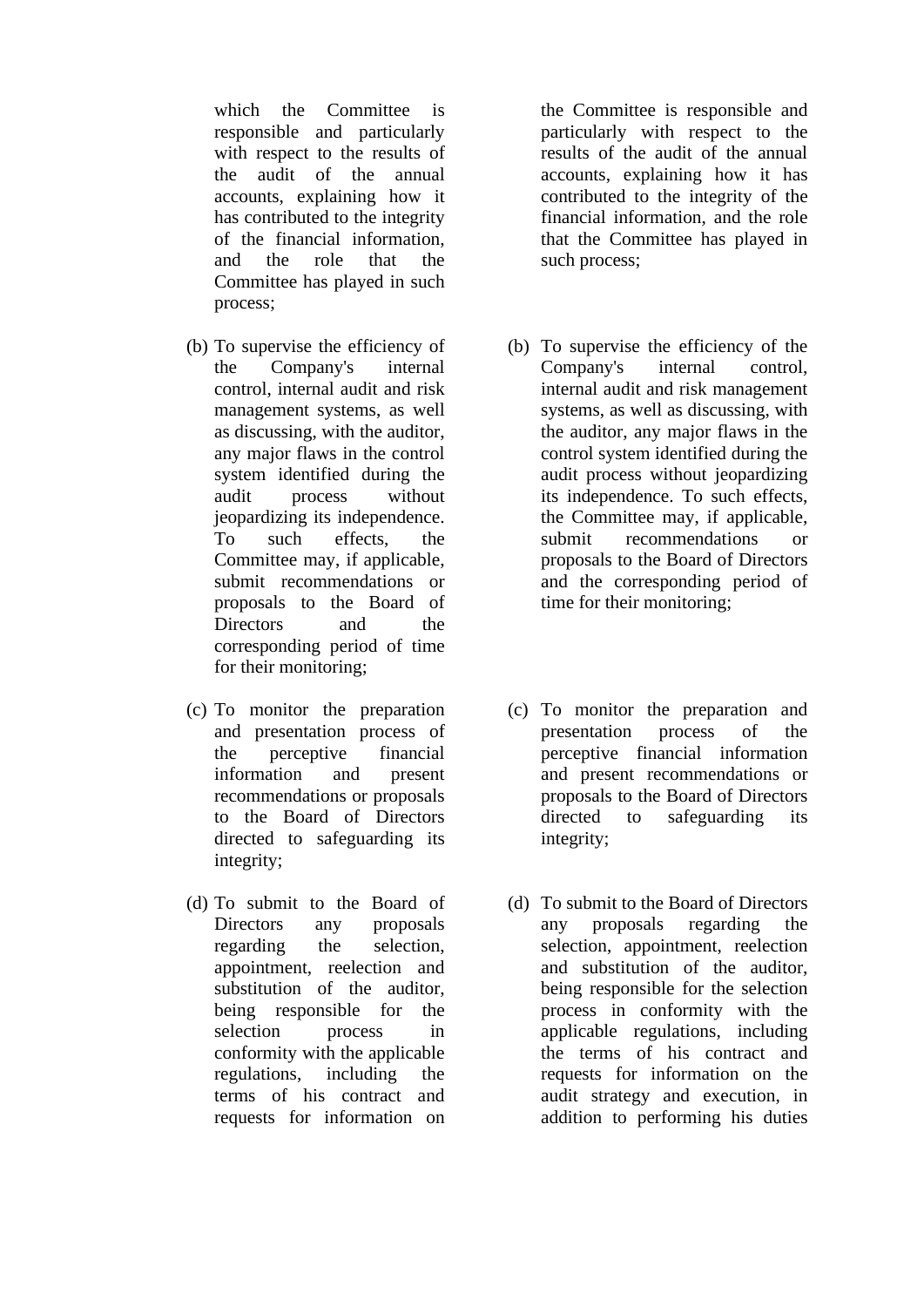the audit strategy and execution, in addition to performing his duties independently;

- (e) To establish the appropriate relationships with the external auditor to receive information about any issues that may entail a threat to his independence, and which the Audit Committee will examine, and any other issues regarding the development of the audit of accounts process, and, when applicable, the authorization of the services different from those prohibited in the terms established in the applicable regulations as regards independence as well as any notifications required in the audit of accounts legislation and in the audit regulations. In any case, annually receive from the external auditors a statement of their independence in relation to the entity, or any entities directly or indirectly related to it, as well as any detailed and individualized information on any kind of ancillary services provided and the corresponding fees paid by these entities to the external auditor or the persons or entities related to it in accordance with the regulations applicable to the audit of accounts activity;
- (f) Prior to issuing the audit of accounts report, annually issue a written opinion on whether the independence of the auditors or audit firms has been compromised. This

independently;

- (e) To establish the appropriate relationships with the external auditor to receive information about any issues that may entail a threat to his independence, and which the Audit Committee will examine, and any other issues regarding the development of the audit of accounts process, and, when applicable, the authorization of the services different from those prohibited in the terms established in the applicable regulations as regards independence as well as any notifications required in the audit of accounts legislation and in the audit regulations. In any case, annually receive from the external auditors a statement of their independence in relation to the entity, or any entities directly or indirectly related to it, as well as any detailed and individualized information on any kind of ancillary services provided and the corresponding fees paid by these entities to the external auditor or the persons or entities related to it in accordance with the regulations applicable to the audit of accounts activity;
- (f) Prior to issuing the audit of accounts report, annually issue a written opinion on whether the independence of the auditors or audit firms has been compromised. This opinion must include, at the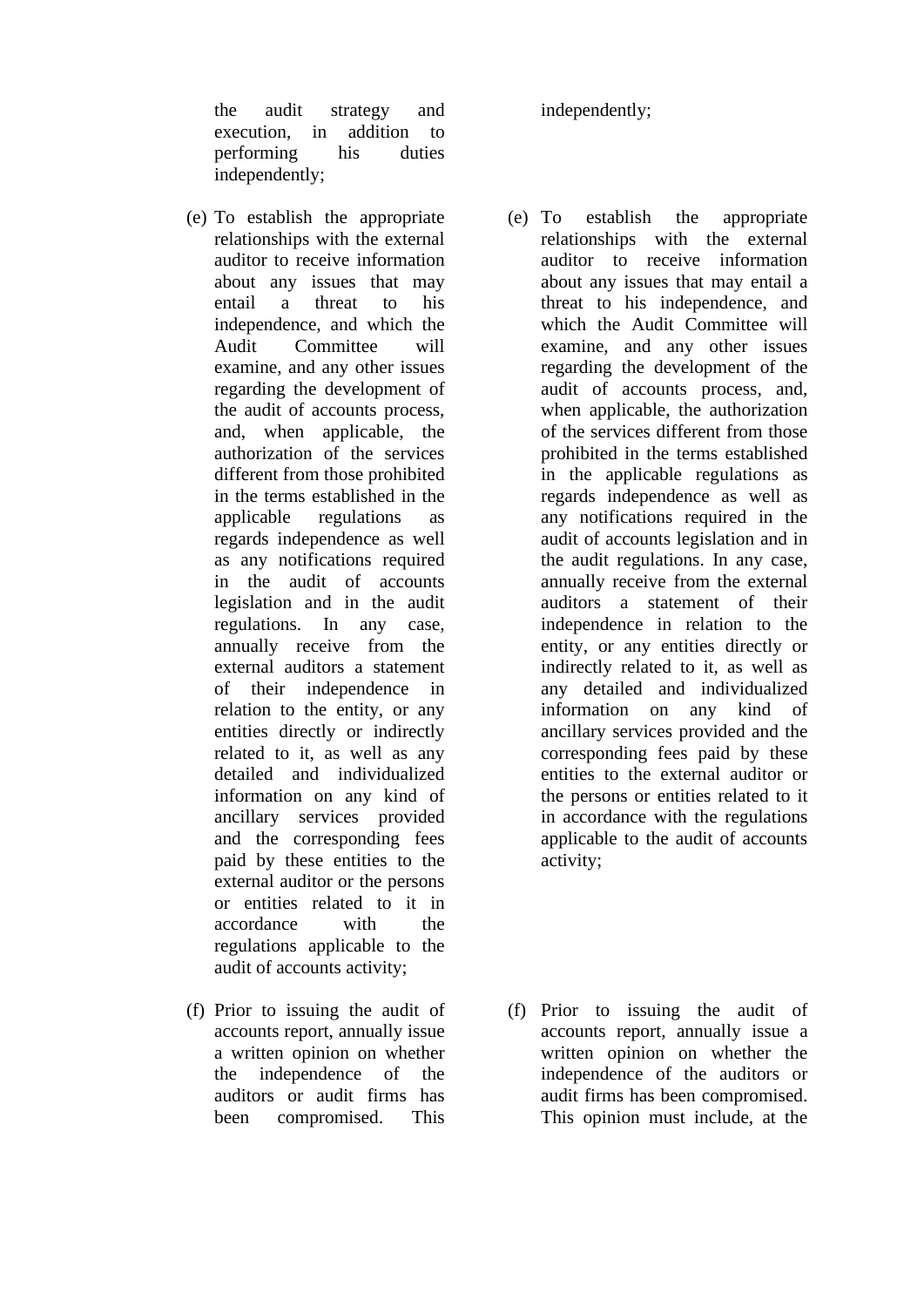opinion must include, at the very least, a reasoned assessment of each and every one of the provided ancillary services mentioned above, which shall be individually and jointly assessed, different from the legal audit, and on the subject of the independence status or regulations applicable to the audit of accounts activity; and

- (g) To inform the Board of Directors in advance about any issues set out in the Law, the Articles of Association and the Board's Regulations, and specifically about:
	- 1. any financial information that the company must make public from time to time;
	- 2. the creation or acquisition of shares in special purpose entities or in entities resident in countries or territories that are considered tax havens; and
	- 3. transactions with related parties.
- 4. The Audit Committee shall meet as regularly as required to ensure the correct development of its duties.
- 5. Any member of the executive 5. Any member of the executive

very least, a reasoned assessment of each and every one of the provided ancillary services mentioned above, which shall be individually and jointly assessed, different from the legal audit, and on the subject of the independence status or regulations applicable to the audit of accounts activity; and

- $(f)(g)$  To report the related-party transactions to be approved by the General Shareholders' Meeting or the Board of Directors and to supervise the internal procedure established by the Company for those whose approval has been delegated; and
- $(g)(h)$  To inform the Board of Directors in advance about any issues set out in the Law, the Articles of Association and the Board's Regulations, and specifically about:
	- 1. any financial information and the management report, which shall include, when applicable, the mandatory non-financial information that the company must make public from time to time; and
	- 2. the creation or acquisition of shares in special purpose entities or in entities resident in countries or territories that are considered tax havens<sub>-5</sub> and
	- 3 transactions with related parties.
	- 4. The Audit Committee shall meet as regularly as required to ensure the correct development of its duties.
	-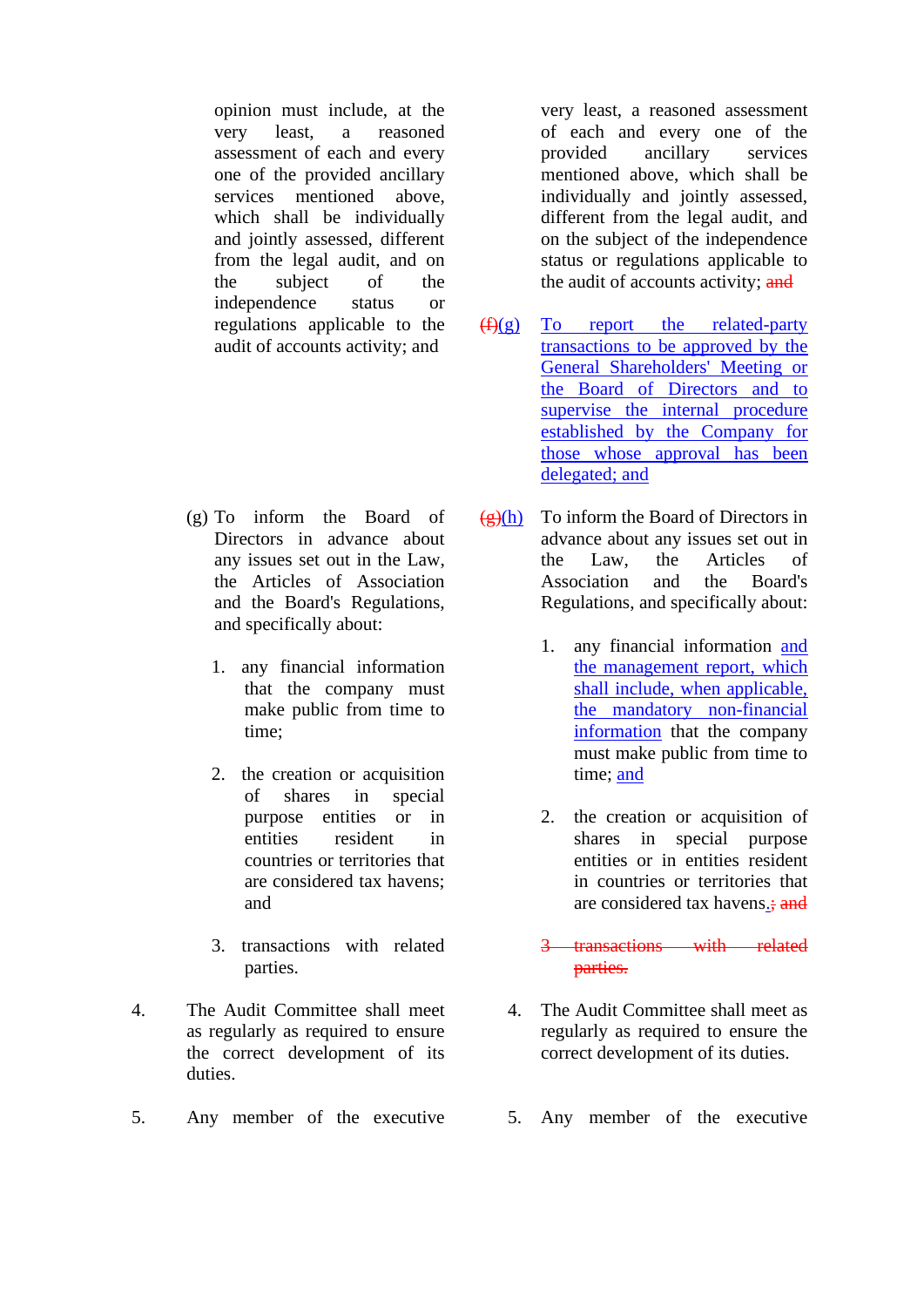board or the staff of Company whose presence is required by the Chairperson is obliged to attend the meetings of the Committee and to provide the assistance and information requested. The Chairperson may also request the attendance of the auditors to the meetings.

6. The Audit Committee may seek the advice of external consultants in order to ensure a better performance of its functions.

board or the staff of Company whose presence is required by the Chairperson is obliged to attend the meetings of the Committee and to provide the assistance and information requested. The Chairperson may also request the attendance of the auditors to the meetings.

6. The Audit Committee may seek the advice of external consultants in order to ensure a better performance of its functions.

#### **IV. PROPOSAL 7.4. ON THE AGENDA: AMENDMENT OF ARTICLE 25 RELATED TO THE ANNUAL ACCOUNTS TO ADEQUATE ITS CONTENT TO THE CAPITAL COMPANIES ACT.**

Amend article 25 of the Articles of Association related to the Annual Accounts in order to adequate its content to the Capital Companies Act currently in force to include the nonfinancial information statement in the management report of the Company's annual accounts.

The Board of Directors has considered convenient to propose to the Ordinary Meeting said amendment to comply with the requirements established by the CA.

Consequently, the current wording of article 25 of the Articles of Association and its proposed amendment to be submitted to the Ordinary Meeting is as follows (new wording appears underlined):

#### **Wording of the Articles of Association in force**

1 Within the maximum term of three (3) months following the end of the fiscal year, the Board of Directors must prepare, in compliance with the requirements set by law, the annual accounts, as well as the management report and the proposed allocation of the result corresponding to such fiscal year.

**Wording of the proposed amendment**

### **Article 25.- Annual Accounts.- Article 25.- Annual Accounts.-**

- 1 Within the maximum term of three (3) months following the end of the fiscal year, the Board of Directors must prepare, in compliance with the requirements set by law, the annual accounts, as well as the management report, which shall include, when applicable, the nonfinancial information statement, and the proposed allocation of the result corresponding to such fiscal year.
- 2 The annual accounts and the 2 The annual accounts and the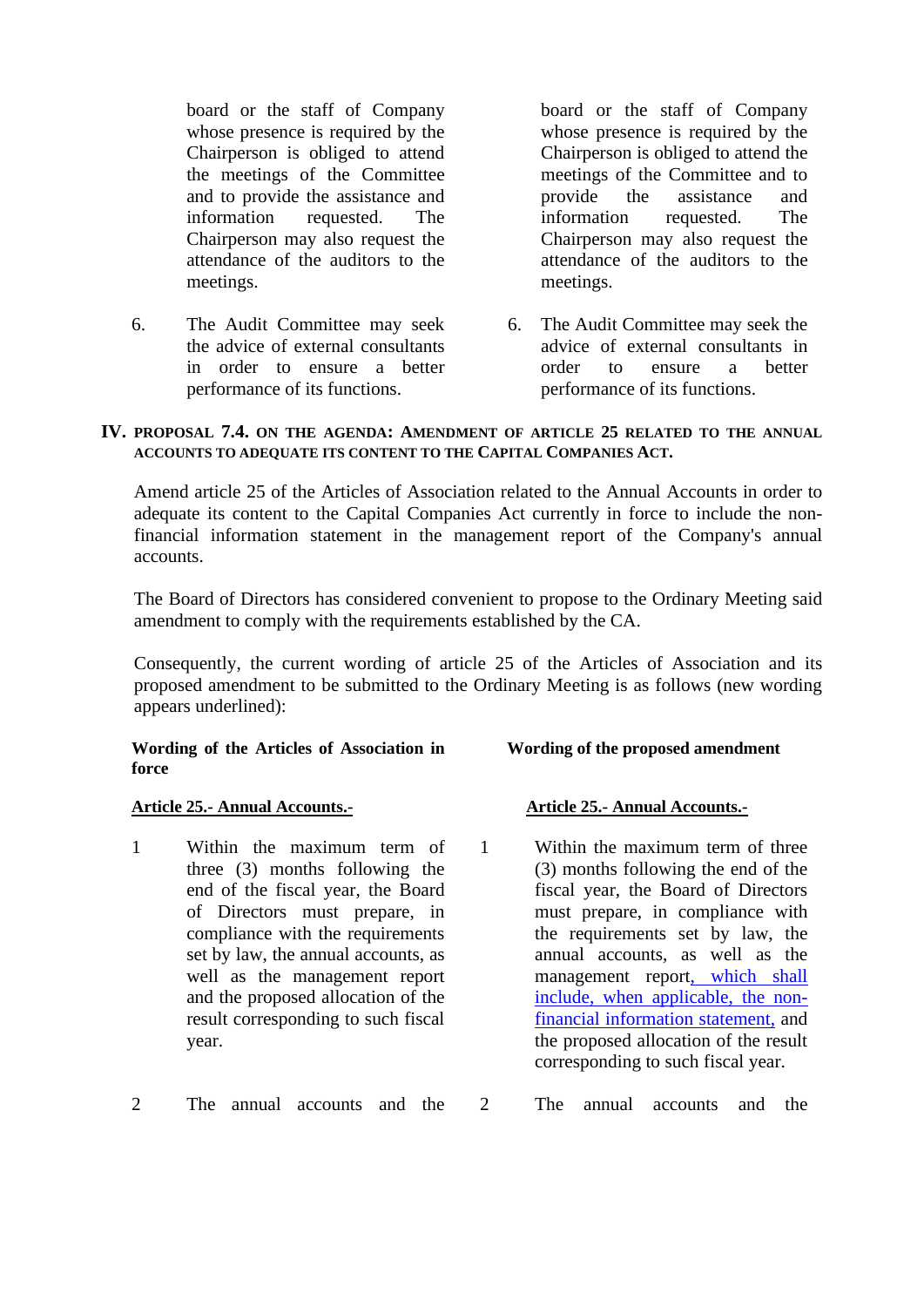management report shall be reviewed by the Company's auditors and shall be submitted to the shareholders' consideration and approval, if applicable, at least one month prior to the date of the General Shareholders' Meeting.

management report, which shall include, when applicable, the nonfinancial information statement, shall be reviewed by the Company's auditors and shall be submitted to the shareholders' consideration and approval, if applicable, at least one month prior to the date of the General Shareholders' Meeting.

#### **V. PROPOSAL 8.1. ON THE AGENDA: AMENDMENT OF ARTICLE 9 RELATED TO THE INFORMATION RIGHT AVAILABLE FOR SHAREHOLDERS PRIOR TO THE HOLDING OF THE GENERAL MEETING IN ORDER TO ADEQUATE ITS CONTENT TO THE LATEST AMENDMENTS OF THE CAPITAL COMPANIES ACT AS WELL AS INTRODUCING SUBSTANTIVE AND TECHNICAL IMPROVEMENTS IN ITS WORDING.**

Amend article 9 of the Regulations of the General Shareholders' Meeting related to the information right available for shareholders prior to the holding of the General Shareholders' Meeting in order to adequate its content to the Capital Companies Act currently in force, which was recently modified pursuant to Law 5/2021, and to expressly eliminate, in accordance with article 529 bis of the CA, the possibility of legal entities forming part of the board of directors as well as introducing substantive and technical improvements in its wording.

The Board of Directors has considered convenient to propose to the Ordinary Meeting said amendment to comply with the requirements established by the CA.

Consequently, the new wording of said article 9 of the Regulation of the General Shareholders' Meeting and its proposed addition to be submitted to the Ordinary Meeting is as follows (new wording appears underlined):

### **Wording of the Regulations of the General Shareholders' Meeting**

# **Article 9. Information right available for shareholders prior to the holding of the General Meeting**

# **1. Information on the Company's corporate web page**

As of the date of publication of the notice of calling of the General Meeting, shareholders shall have the right to obtain information on the Company's web page concerning:

(a) the full text of the calling of the

# **Wording of the proposed amendment**

# **Article 9. Information right available for shareholders prior to the holding of the General Meeting**

### **1. Information on the Company's corporate web page**

As of the date of publication of the notice of calling of the General Meeting, shareholders shall have the right to obtain information on the Company's web page concerning:

(a) the full text of the calling of the meeting;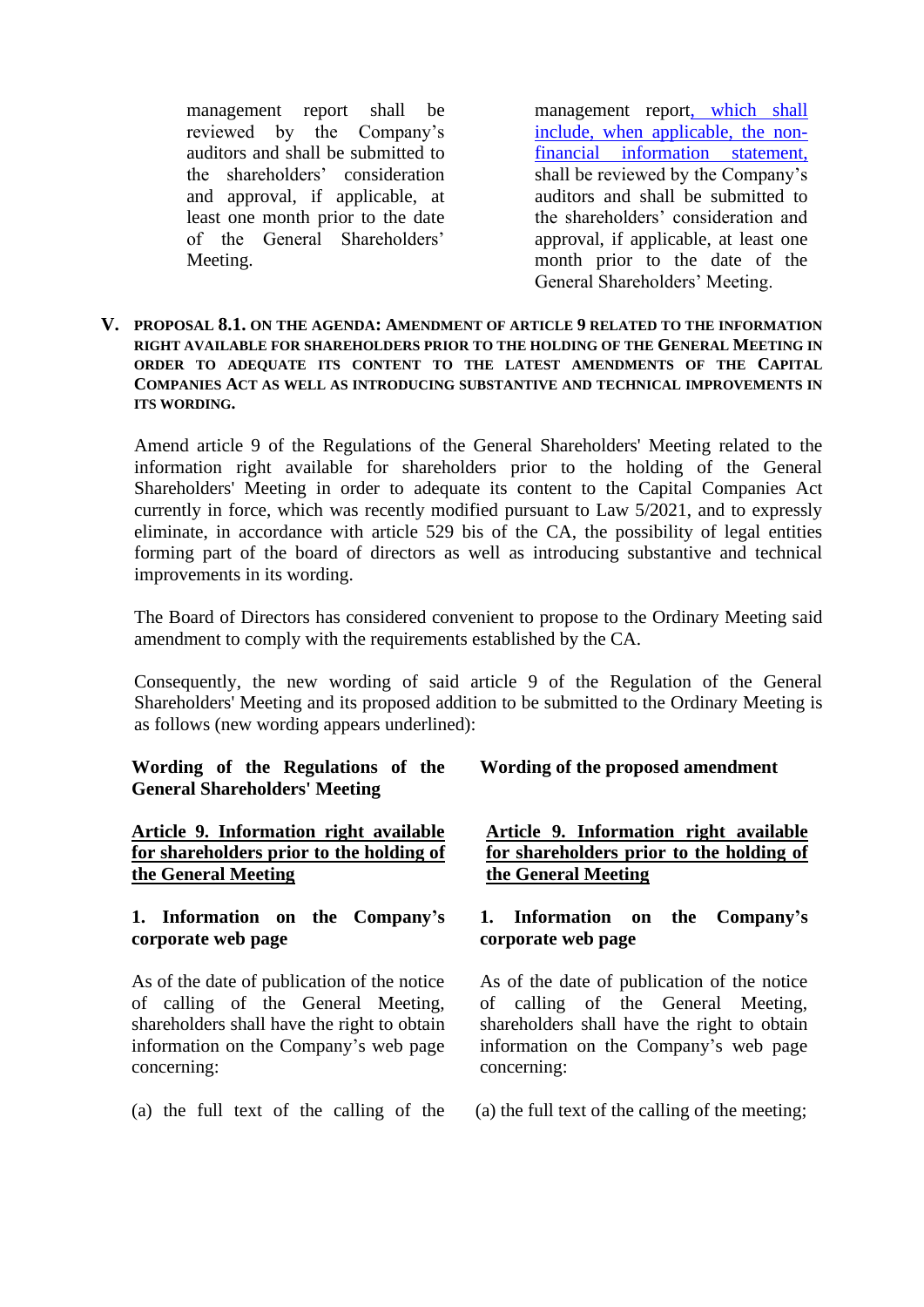meeting;

- (b) the total number of shares and voting right as at the date of the calling;
- (c) the documents that must be presented at the Meeting and, in particular, the reports of the directors, auditors and independent experts;
- (d) the complete text of the proposed resolutions formulated by the Board of Directors concerning each and every item in the agenda for the Meeting or, in relation to those items for information purposes only, a report from the competent bodies, commenting each one of said items. The proposed resolutions submitted by the shareholders will also be included as they are received;
- (e) in the event of the appointment, ratification or reelection of the members of the Board of Directors, the identity, curriculum and category to which each of them belong, as well as the proposal and reports specified in the Companies Act. If it were a legal person, the information must include that corresponding to the natural person to be appointed to permanently carry out the duties of the position;
- (f) any other documents that must be made available by Law to the shareholders regarding the items in the agenda;
- (g) the forms that will have to be used for distance voting and granting of representation, which in accordance with the provisions contained in the Articles of Association and these Regulations, must be made available to shareholders, except for when the forms are sent directly by the
- (b) the total number of shares and voting right as at the date of the calling;
- (c) the documents that must be presented at the Meeting and, in particular, the reports of the directors, auditors and independent experts;
- (d) the complete text of the proposed resolutions formulated by the Board of Directors concerning each and every item in the agenda for the Meeting or, in relation to those items for information purposes only, a report from the competent bodies, commenting each one of said items. The proposed resolutions submitted by the shareholders will also be included as they are received;
- (e) in the event of the appointment, ratification or reelection of the members of the Board of Directors, the identity, curriculum and category to which each of them belong, as well as the proposal and reports specified in the Companies Act.  $\overline{If}$  it were a legal person, the information must include that corresponding to the natural person to be appointed to permanently carry out the duties of the position;
- (f) any other documents that must be made available by Law to the shareholders regarding the items in the agenda;
- (g) the forms that will have to be used for distance voting and granting of representation, which in accordance with the provisions contained in the Articles of Association and these Regulations, must be made available to shareholders, except for when the forms are sent directly by the Company to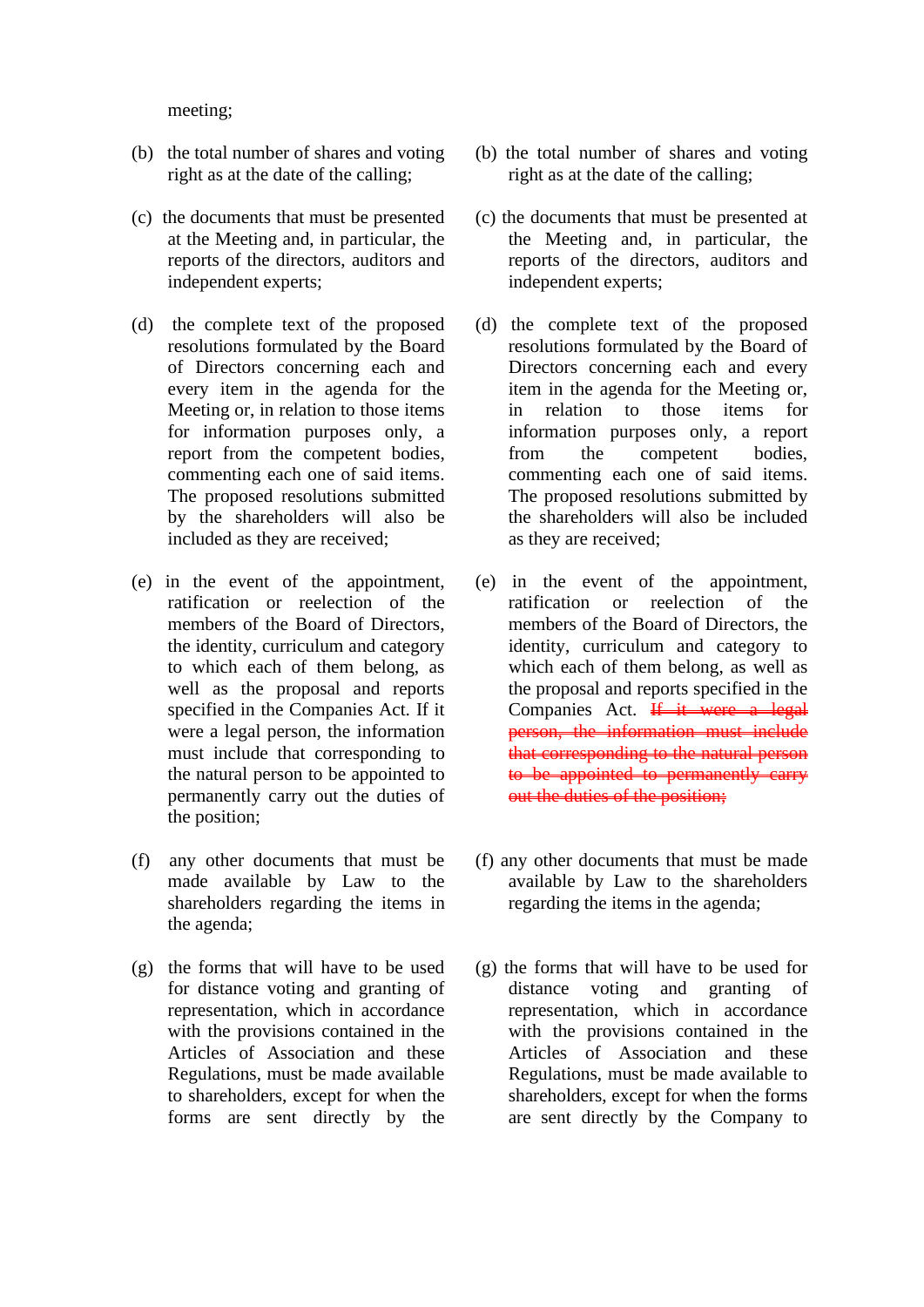Company to each shareholder. In the event they cannot be published on the web page due to technical reasons, the Company must indicate on such web page how to obtain the paper forms, which it will have to send to all shareholders who request them;

(h) any other information that the Board of Directors deems appropriate for the full effectiveness of the shareholders' information rights.

The notice published on the Company's corporate web page will be available uninterruptedly until the General Shareholders' meeting is held.

# **2. Request for prior information**

- (a) Up to the fifth day prior to the date foreseen for the General Meeting, the shareholders shall have the right to request from the Board of Directors any information or clarification they may require about the items included in the agenda, or to formulate in writing any questions they may deem pertinent. Likewise, in the event that Company shares were quoted on an official secondary market, the shareholders shall have the right to request, within the same period, any information or clarification or to formulate in writing any questions concerning the information accessible to the general public that has been provided by the Company to the National Securities Market Commission (*Comisión Nacional del Mercado de Valores*) since the last General Meeting was held.
- (b) The Board of Directors shall be obliged to provide the required information in writing up to the day

each shareholder. In the event they cannot be published on the web page due to technical reasons, the Company must indicate on such web page how to obtain the paper forms, which it will have to send to all shareholders who request them;

(h) any other information that the Board of Directors deems appropriate for the full effectiveness of the shareholders' information rights.

The notice published on the Company's corporate web page will be available uninterruptedly until the General Shareholders' meeting is held.

# **2. Request for prior information**

- (a) Up to the fifth day prior to the date foreseen for the General Meeting, the shareholders shall have the right to request from the Board of Directors any information or clarification they may require about the items included in the agenda, or to formulate in writing any questions they may deem pertinent. Likewise, in the event that Company shares were quoted on an official secondary market, the shareholders shall have the right to request, within the same period, any information or clarification or to formulate in writing any questions concerning the information accessible to the general public that has been provided by the Company to the National Securities Market Commission (*Comisión Nacional del Mercado de Valores*) since the last General Meeting was held.
- (b) The Board of Directors shall be obliged to provide the required information in writing up to the day the General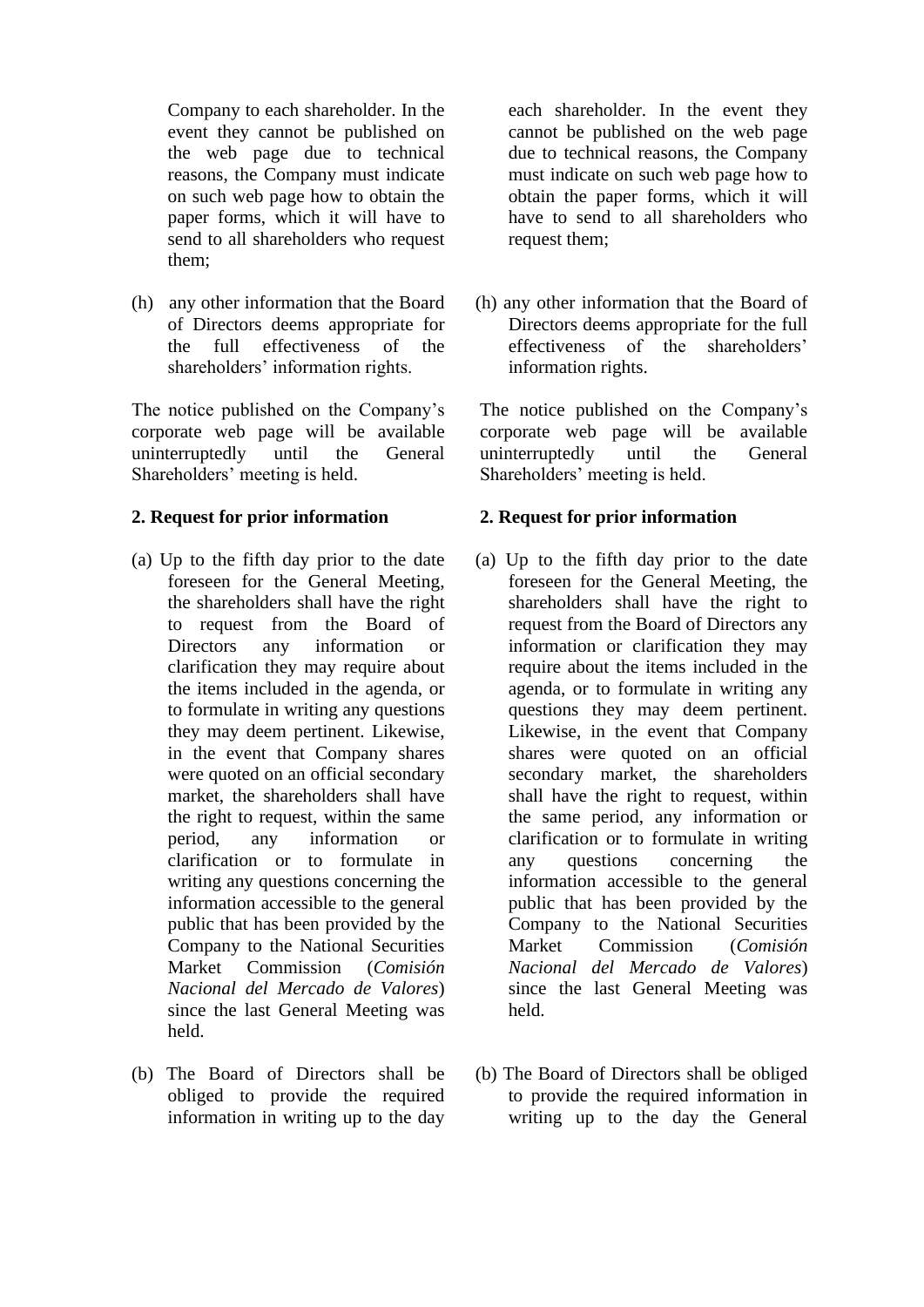the General Meeting is held, unless that information is unnecessary to protect the rights of the shareholder, or there are objective reasons to believe that it could be used for noncorporate reasons or that its publicity could damage the company or any related companies. Notwithstanding the above, in no case shall the request for information be denied when such request is backed up by shareholders representing at least twenty five per cent (25%) of the share capital.

- (c) The Company's corporate web page shall include any valid written requests for information. clarifications or questions, as well as the responses provided in writing by the Board of Directors.
- (d) The requests for information referred to in the preceding section (a) shall be made by means of a delivery of the request at the registered office, or by post delivery or any other means of distance electronic communication.

The only distance electronic communication means to be admitted will be those in which the electronic document based on which the request for information is carried out incorporates a recognised electronic signature, pursuant to the provisions of the Electronic Signature Act (*Ley de Firma Electrónica*) or that, without observing the requirements for the recognised electronic signature, such were deemed to be valid by the Board of Directors due to the fulfilment of the adequate guarantees as to the authenticity and identification of the shareholder who is exercising his voting right.

Meeting is held, unless that information is unnecessary to protect the rights of the shareholder, or there are objective reasons to believe that it could be used for non-corporate reasons or that its publicity could damage the company or any related companies. Notwithstanding the above, in no case shall the request for information be denied when such request is backed up by shareholders representing at least twenty five per cent (25%) of the share capital.

- (c) The Company's corporate web page shall include any valid written requests for information, clarifications or questions, as well as the responses provided in writing by the Board of Directors.
- (d) The requests for information referred to in the preceding section (a) shall be made by means of a delivery of the request at the registered office, or by post delivery or any other means of distance electronic communication.

The only distance electronic communication means to be admitted will be those in which the electronic document based on which the request for information is carried out incorporates a recognised qualified electronic signature, pursuant to the provisions of the applicable regulations Electronic Signature Act (Ley de Firma Electrónica) or that, without observing the requirements for the qualified recognised electronic signature, such were deemed to be valid by the Board of Directors due to the fulfilment of the adequate guarantees as to the authenticity and identification of the shareholder who is exercising his voting right.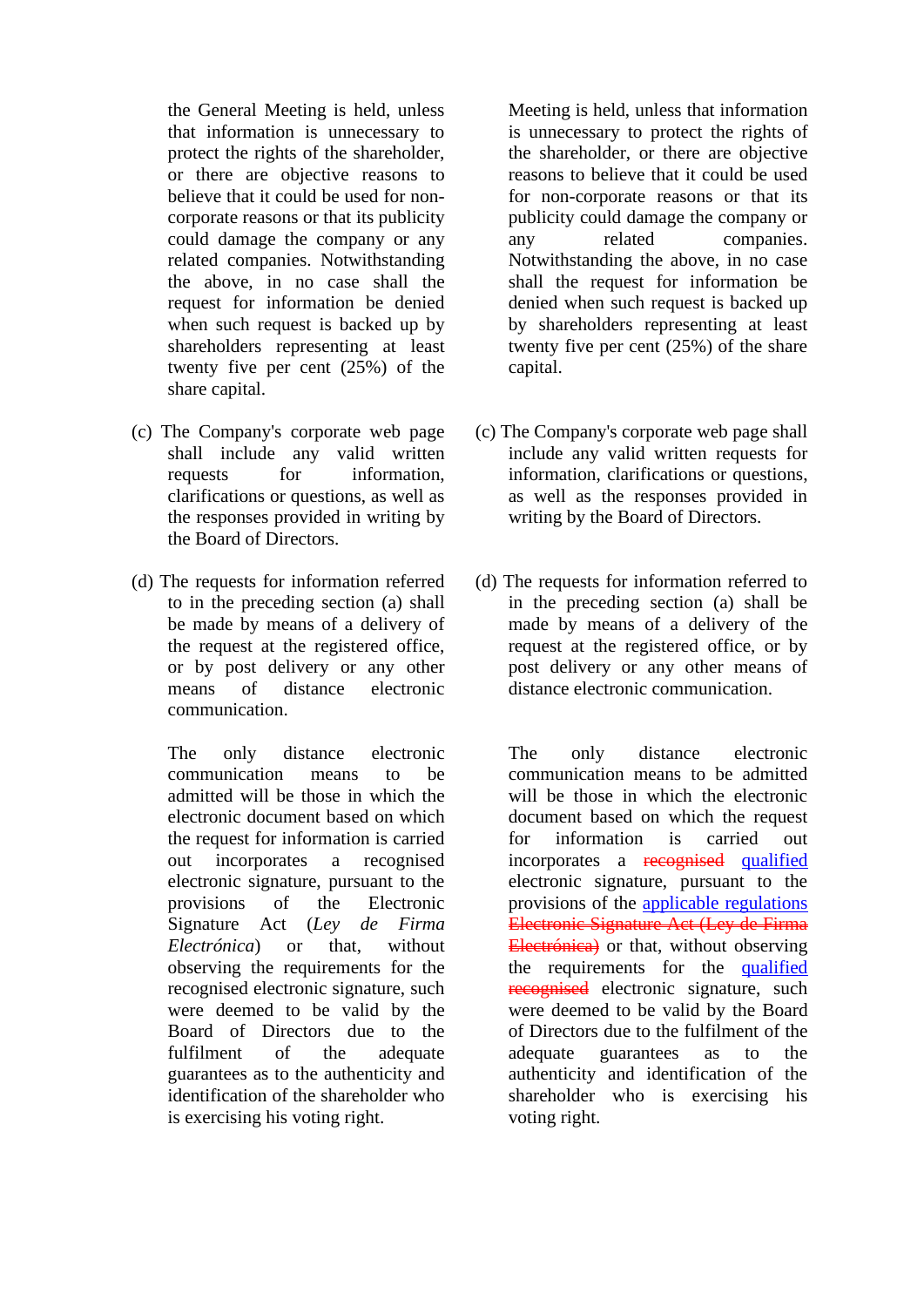**VI. PROPOSAL 8.2. ON THE AGENDA: AMENDMENT OF ARTICLES 11.BIS, 20 AND 22 RELATED TO THE ATTENDANCE BY TELEMATIC MEANS, DISTANCE VOTING AND THE MINUTES OF THE GENERAL SHAREHOLDERS' MEETING TO ADEQUATE THEIR CONTENT TO THE LATEST AMENDMENTS OF THE CAPITAL COMPANIES ACT AS WELL AS INTRODUCING SUBSTANTIVE AND TECHNICAL IMPROVEMENTS IN THEIR WORDING.**

Amend articles 11.bis, 20 and 22 of the Regulations of the General Shareholders' Meeting regarding the attendance by telematic means, distance voting and the minutes of the General Shareholders' Meeting in order to adequate its content to the Capital Companies Act currently in force, which was recently modified pursuant to Law 5/2021, specifically with respect to the possibility of holding general shareholders' meetings exclusively by telematic means as well as introducing substantive and technical improvements in their wording.

The Board of Directors has considered convenient to propose to the Ordinary Meeting said amendment to adapt the Regulations to the CA.

The effectiveness of this amendment is subject to the approval by the Ordinary Meeting of the amendment of article 16 of the Company's Articles of Association.

Consequently, the new wording of said articles of the Regulation of the General Shareholders' Meeting and its proposed addition to be submitted to the Ordinary Meeting is as follows (new wording appears underlined):

# **Article 11.bis.- Attendance by telematic means**

1. When the Board of Directors approves the possibility of attending by telematic means the General Meeting by remote, simultaneous and bidirectional connection with the premises where the General Meeting takes place, and includes this possibility in the notice of the calling of the General Shareholders' Meeting, the shareholders and the proxy-holders with the right to attend the General Shareholders' Meeting may do so in a way that they can be correctly identified, may exercise their rights properly during the General Shareholders' Meeting and, in general, in a way that allows for the adequate and normal

# **Article 11.bis.- Attendance by telematic means and exclusively telematic General Shareholders' Meeting**

- 1. The General Shareholders' Meeting may be held in the following ways: in person only, in person with the possibility of attending by telematic means or exclusively by telematic means.
- 2. When the Board of Directors approves the holding of a physical meeting with the possibility of attending by telematic means the General Shareholders' Meeting by remote, simultaneous and bidirectional connection with the premises where the General Meeting takes place, and includes this possibility in the notice of the calling of the General Shareholders' Meeting, the shareholders and the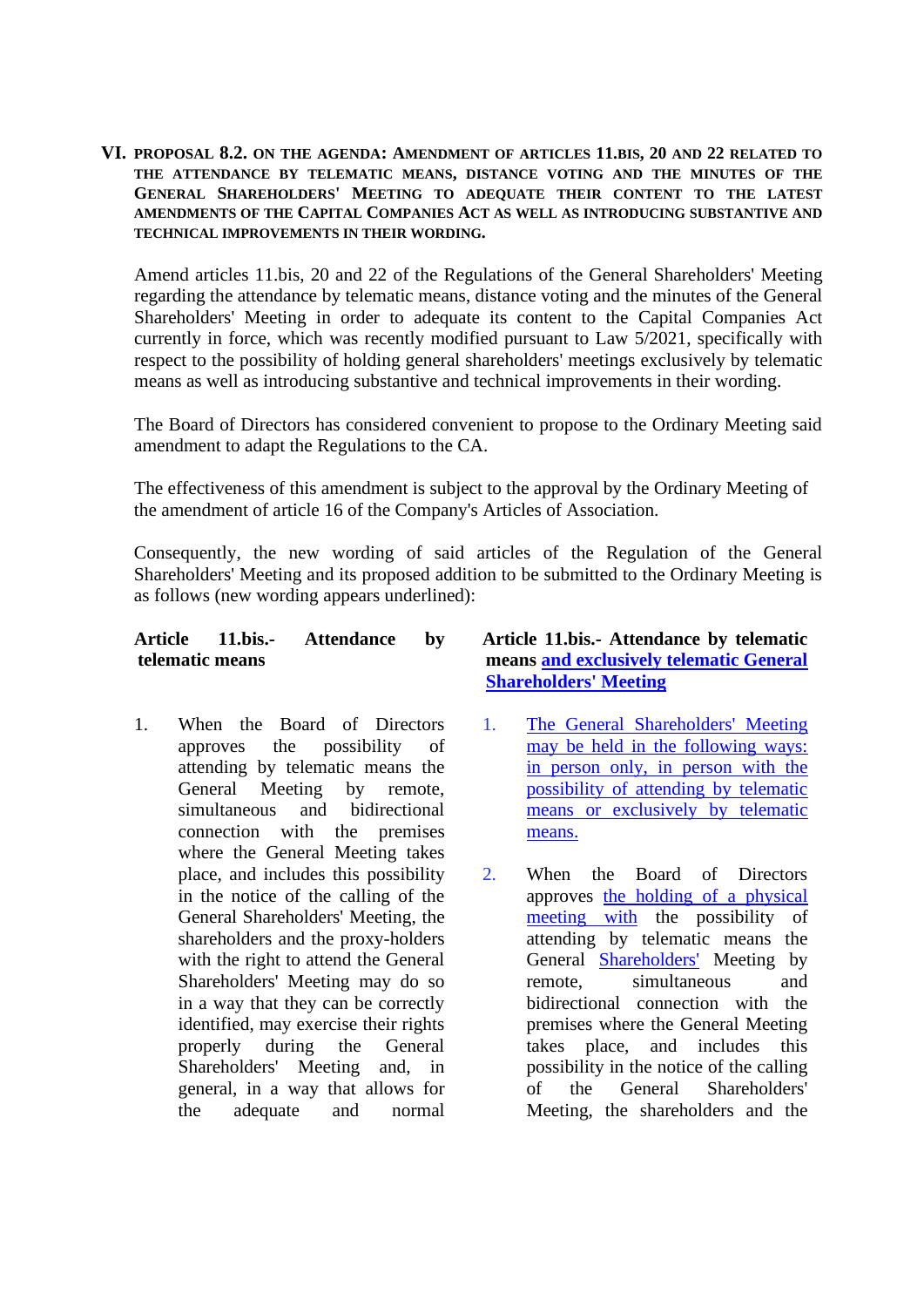development of the session.

- 2. The Board of Directors will determine, when calling each General Shareholders' Meeting and in view of the appropriate state of the art security, the legal basis that will guarantee and make possible the attendance to the meeting by telematic means, and will evaluate the possibility of organizing the remote attendance to the meeting by telematic means.
- 3. If the Board of Directors approves the possibility of attending the General Shareholders' Meeting by telematic means, it will specify in the notice of the calling of the meeting, the deadlines, procedures and means in which the shareholders may exercise their rights as set out by the Board of Directors to allow the satisfactory development of the General Meeting, including any instructions that must be followed.
- 4. The Board of Directors may request from the shareholders or their proxy-holders, additional means of identification if it considers that it is necessary to verify their condition as shareholders or proxy-holders, and to guarantee the authenticity of the attendance by telematic means, as well as to establish and update the means and procedures set forth in this article.
- 5. The Company will not be liable for any damages to shareholders or proxy-holders caused by the interruption of the remote communication, for technical or security reasons under any circumstances, beyond the

proxy-holders with the right to attend the General Shareholders' Meeting may do so in a way that they can be correctly identified, may exercise their rights properly during the General Shareholders' Meeting and, in general, in a way that allows for the adequate and normal development of the session.

- 3. The Board of Directors will determine, when calling each General Shareholders' Meeting and in view of the appropriate state of the art security, the legal basis that will guarantee and make possible the attendance to the meeting by telematic means, and will evaluate the possibility of organizing the remote attendance to the meeting by telematic means.
- 4. If the Board of Directors approves the possibility of attending the General Shareholders' Meeting by telematic means, it will specify in the notice of the calling of the meeting, the deadlines, procedures and means in which the shareholders may exercise their rights as set out by the Board of Directors to allow the satisfactory development of the General Meeting, including any instructions that must be followed.
- 5. The Board of Directors may request from the shareholders or their proxyholders, additional means of identification if it considers that it is necessary to verify their condition as shareholders or proxy-holders, and to guarantee the authenticity of the attendance by telematic means, as well as to establish and update the means and procedures set forth in this article.
- 6. The Company will not be liable for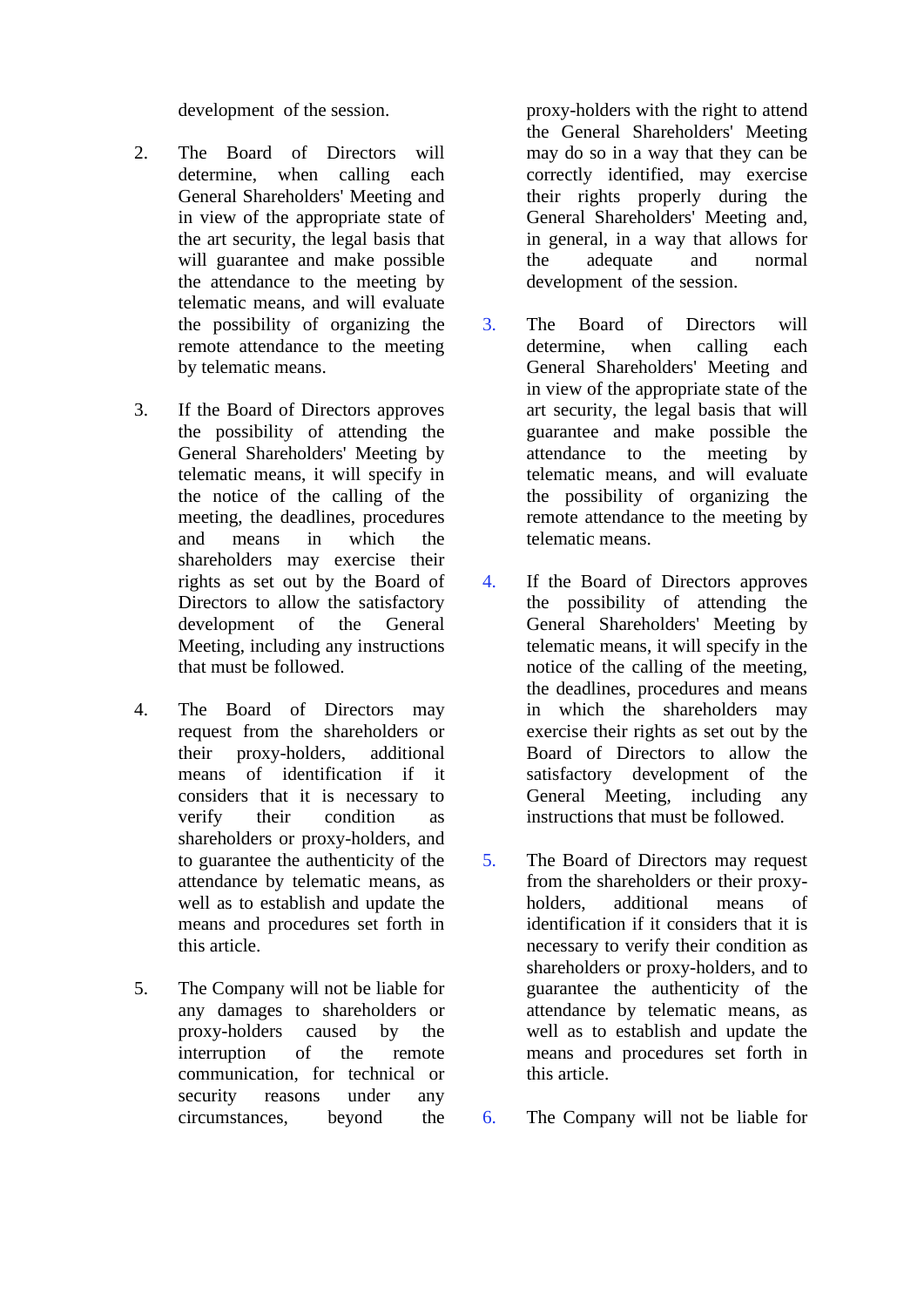Company's control, without prejudice to adopting the measures required in each situation. Said circumstances may not be invoked as an unlawful deprivation of the rights of the shareholders, or as a cause to challenge the resolutions passed at the General Shareholders' Meeting.

# **Article 20. Distance voting**

- 1. According to the provisions of the Articles of Association, shareholders with the right to attend may cast a distance vote regarding the proposals included in the agenda, through the following systems of communication:
	- (a) by postal correspondence, through the sending of the attendance, proxy representation and distance vote card, duly signed with

any damages to shareholders or proxy-holders caused by the interruption of the remote communication, for technical or security reasons under any circumstances, beyond the Company's control, without prejudice to adopting the measures required in each situation. Said circumstances may not be invoked as an unlawful deprivation of the rights of the shareholders, or as a cause to challenge the resolutions passed at the General Shareholders' Meeting.

7. Likewise, the Board of Directors may approve to call exclusively telematic General Shareholders' Meetings to be held without the physical attendance of the shareholders, their proxyholders and, when appropriate, the members of the Board of Directors, establishing in the call notice the procedure, means and conditions for the exercise of the shareholders' rights by this means, adapted, when appropriate, to the special circumstances deriving from its nature. The exclusively telematic General Shareholders' Meeting shall be deemed to be held at the registered offices of the Company.

### **Article 20. Distance voting**

- 1. According to the provisions of the Articles of Association, shareholders with the right to attend may cast a distance vote regarding the proposals included in the agenda, through the following systems of communication:
	- (a) by postal correspondence, through the sending of the attendance, proxy representation and distance vote card, duly signed with clear indications of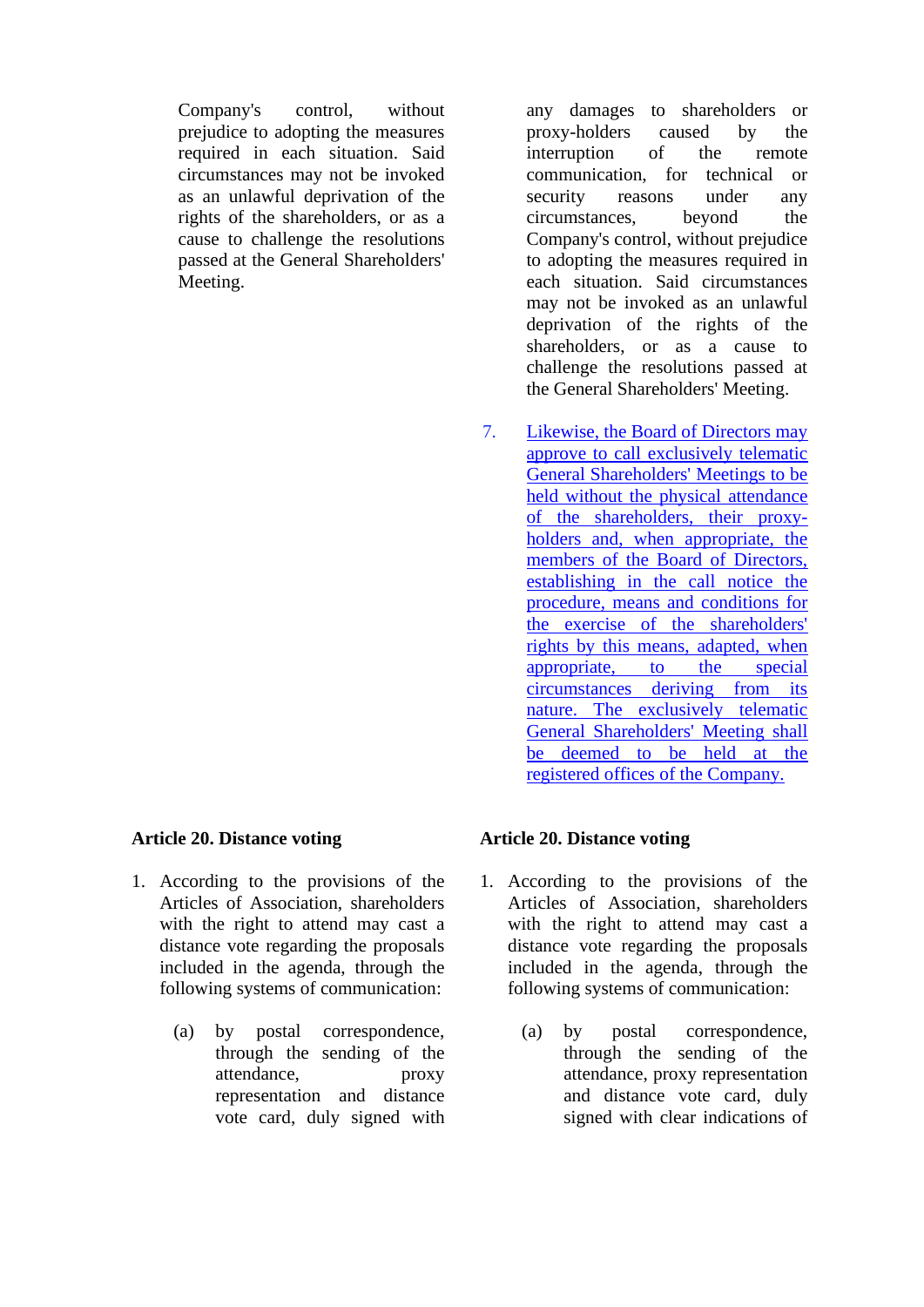clear indications of the sense of their vote; or

- (b) by electronic correspondence or any other distance communication systems, following the instructions contained on the corporate web page of the Company, as long as the safety of the electronic communications is duly guaranteed and the electronic document through which the voting right is exercised incorporates a recognised electronic signature, pursuant to the Electronic Signature Act (*Lye de Firma Electrónica*), or that, without fulfilling the requirements for the electronic signature, such electronic signature is deemed to be valid by the Board of Directors for having the adequate guarantees as to the authenticity and identification of the shareholder who is exercising his voting right.
- 2. The notice of the calling of the General Meeting will contain the procedure, the requirements and the deadlines for distance voting.
- 3. Votes received through distance voting systems will not be valid if not received by the Company before midnight (24:00) on the day prior to the date that the General Shareholders' Meeting is scheduled at its first call or second call, whichever is applicable.
- 4. The shareholders who cast a distance vote pursuant to the provisions of this article shall be deemed as present to the effects of

the sense of their vote; or

- (b) by electronic correspondence or any other distance communication systems, following the instructions contained on the corporate web page of the Company, as long as the safety of the electronic communications is duly guaranteed and the electronic document through which the voting right is exercised incorporates a recognised qualified electronic signature, pursuant to the applicable regulations Electronic Signature Act (*Lye de Firma Electrónica*), or that, without fulfilling the requirements for the qualified electronic signature, such electronic signature is deemed to be valid by the Board of Directors for having the adequate guarantees as to the authenticity and identification of the shareholder who is exercising his voting right.
- 2. In the event that the General Shareholders' Meeting is held exclusively by telematic means, the shareholders may also delegate or vote in advance on the proposals on items included in the agenda by any of the means provided in the preceding paragraph.
- 3. The notice of the calling of the General Meeting will contain the procedure, the requirements and the deadlines for distance voting.
- 4. Votes received through distance voting systems will not be valid if not received by the Company before midnight (24:00) on the day prior to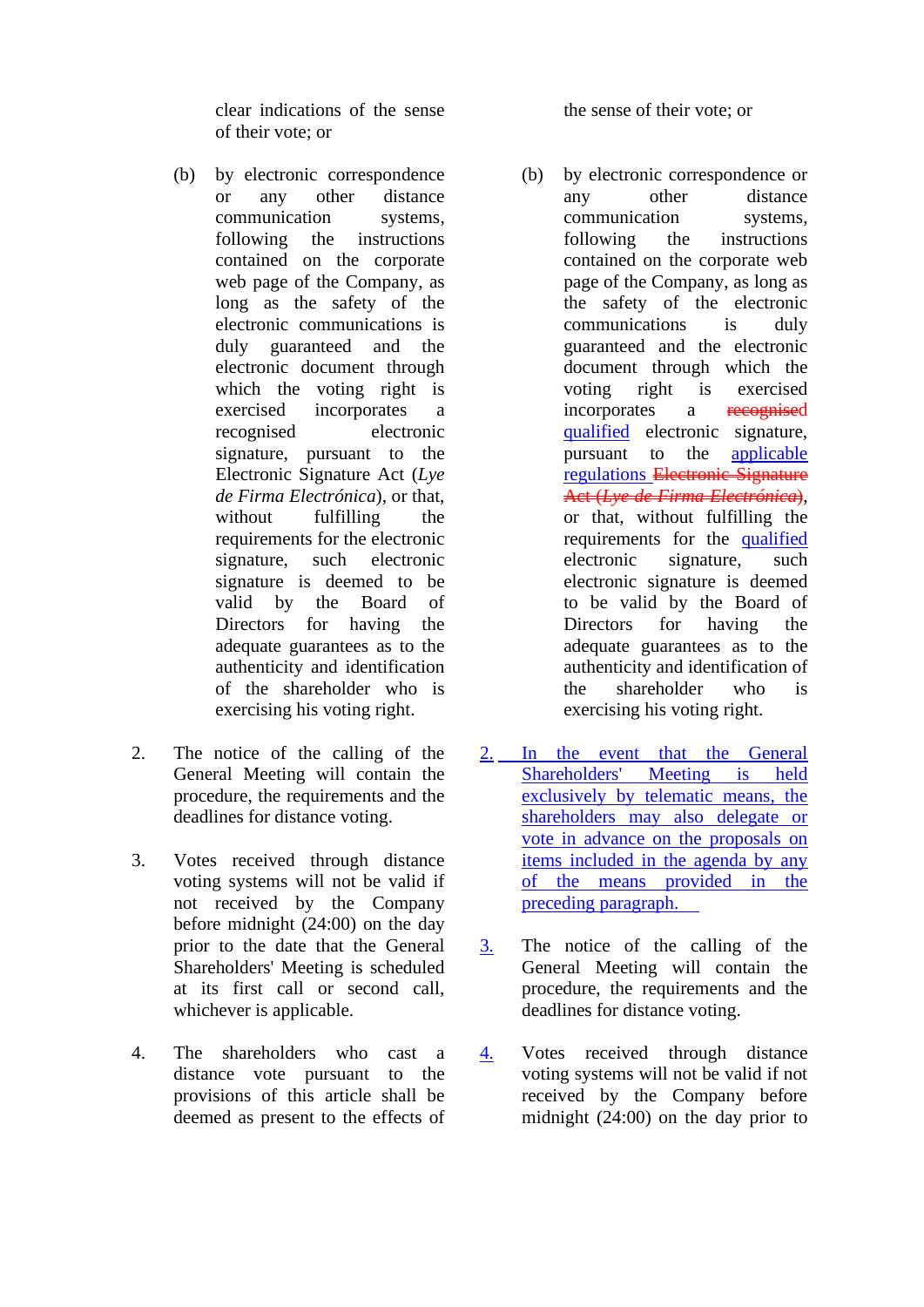convening the Meeting. In consequence, the previously issued delegations shall be deemed revoked and those conferred afterwards shall be deemed as not effected.

5. Notwithstanding the foregoing, a vote casted by distance voting system referred to in this article shall be rendered void by the attendance of the shareholder casting the vote to the Meeting.

# **Article 22. Minutes of the General Meeting**

- 1. The Secretary of the Meeting shall draft the Minutes of the General Meeting, which once signed by the Secretary with the approval of the Chairperson, will be incorporated in the Minutes Book. The minutes may be passed by the actual Meeting after it is held or, failing that, within fifteen (15) days, by the Chairperson of the Meeting and two (2) scrutineers, one on behalf of the majority and the other for the minority.
- 2. Notwithstanding the preceding paragraph, the Board of Directors may require the presence of a Notary Public to draft the Minutes of the Meeting, being obliged to do so as long as, the shareholders who represent at least one per cent (1%) of the share capital request so five (5) days in advance to the date set for the holding of the Meeting. The

the date that the General Shareholders' Meeting is scheduled at its first call or second call, whichever is applicable.

- 5. The shareholders who cast a distance vote pursuant to the provisions of this article shall be deemed as present to the effects of convening the Meeting. In consequence, the previously issued delegations shall be deemed revoked and those conferred afterwards shall be deemed as not effected.
- 6. Notwithstanding the foregoing, a vote casted by distance voting system referred to in this article shall be rendered void by the attendance of the shareholder casting the vote to the Meeting.

# **Article 22. Minutes of the General Meeting**

- 1. The Secretary of the Meeting shall draft the Minutes of the General Meeting, which once signed by the Secretary with the approval of the Chairperson, will be incorporated in the Minutes Book. The minutes may be passed by the actual Meeting after it is held or, failing that, within fifteen (15) days, by the Chairperson of the Meeting and two (2) scrutineers, one on behalf of the majority and the other for the minority.
- 2. Notwithstanding the preceding paragraph, the Board of Directors may require the presence of a Notary Public to draft the Minutes of the Meeting, being obliged to do so as long as, the shareholders who represent at least one per cent (1%) of the share capital request so five (5) days in advance to the date set for the holding of the Meeting. The Notarial